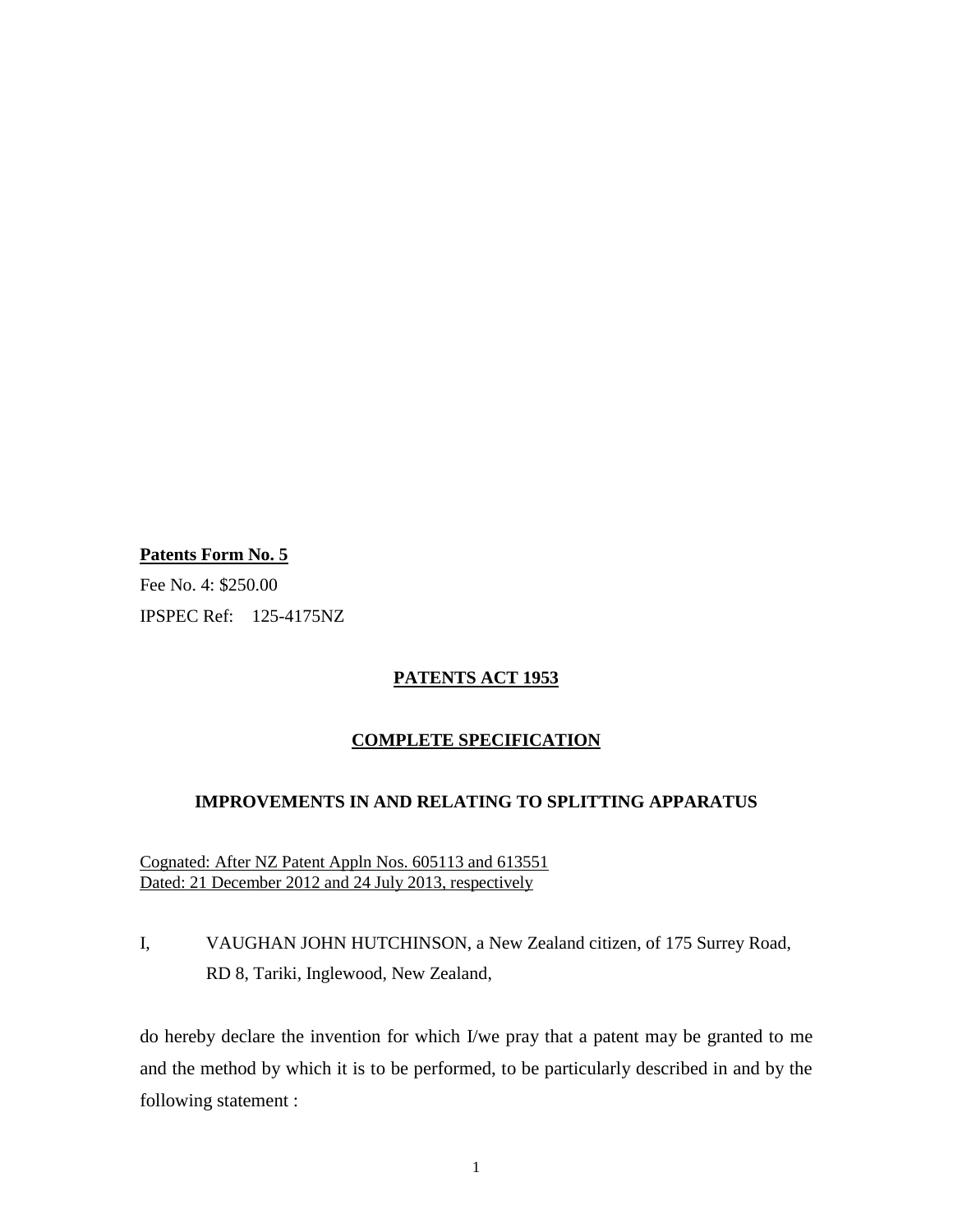### IMPROVEMENTS IN AND RELATING TO SPLITTING APPARATUS

#### **Technical Field**

This invention relates to improvements in and relating to apparatus for mechanically splitting materials and to the method of manufacturing and using the apparatus.

5 Particularly, the invention relates to a means for splitting wood to produce kindling. The apparatus enables wood to be split with substantially reduced force. The apparatus and method of using the apparatus substantially improves the ability to safely and effectively split the wood.

It is envisaged the invention will be applicable to any situation, for example agricultural, horticultural, forestry, commercial, industrial or domestic situations where material is required to be split to smaller 10 pieces.

However, while the present description relates primarily to splitting wood to produce kindling for use in establishing a fire, the invention may have applications outside this field and the apparatus may be adapted for splitting materials for other purposes. For example, a food quality version may be manufactured and used for breaking/splitting blocks of hard materials, such as candy/toffee, or

15 chocolate. The apparatus may also be used for breaking/splitting blocks of ice; and so forth.

#### **Background Art**

It is well known that systems exist for breaking or splitting materials.

Where the material is wood the systems used for cutting/splitting are an axe, maul or tomahawk, large motor or electric driven hydraulic/pneumatic wood splitters or such industrial machines.

20 The problems with axes, mauls and tomahawks are that such tools are dangerous to use, particularly if used by inexperienced people. There is a high risk of misplacing the blow.

A misplaced blow or an over-swing of the tool may result in the axe/maul head hitting the person instead of the wood, resulting in direct injury to the person and potentially resulting in loss of life and/or limbs.

25 In addition, the impact of the axe/maul head against the wood may cause the head to bounce off the wood via a ricochet or recoil action, which could injure the user. In addition, when the wood is green, or wet, the ability to effectively cut it with an axe, maul or tomahawk is substantially reduced. The head may become imbedded in the wood and the moisture and suction created may make the head hard to extricate from the wood. A reasonable level of fitness is required to cut wood with an axe, maul or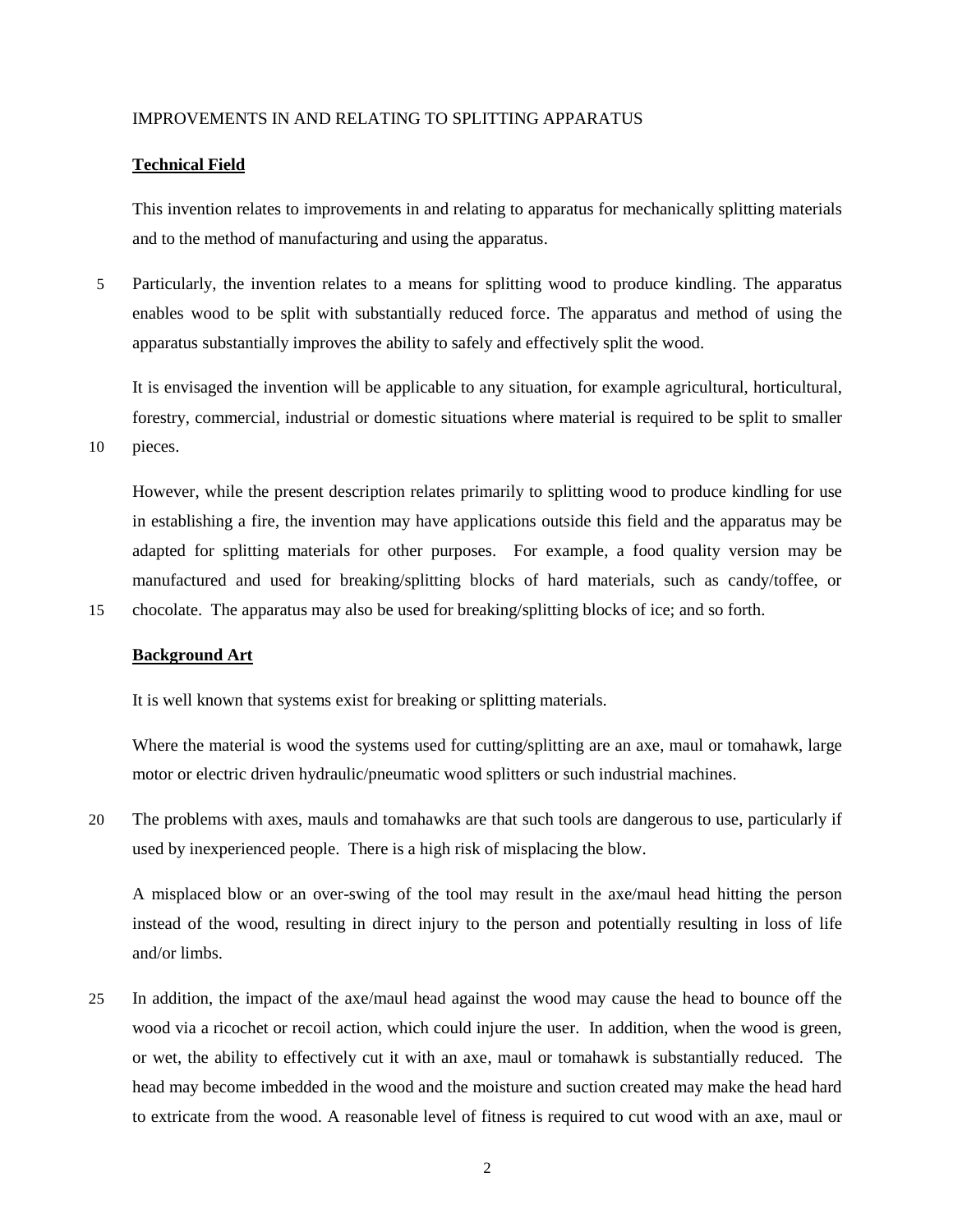tomahawk. It is typically also recommended that such tools are not used by the young, elderly or by people with medical conditions requiring them to avoid stressful and energetic activities.

With motor or electric driven hydraulic/pneumatic splitting systems, particularly the hand-operated ones, a great deal of force in a downward direction is typically required to be applied so that the 5 machine splitting head embeds in to the wood, in order to split the wood.

This increases the danger of wood moving in any direction at considerable speed which can cause injury. Also, the physical force required can again be either unachievable for someone not strong enough or cause injury due to the strain required to create enough force to split the wood.

Further, motor or electric driven pneumatic/hydraulic splitters are large bulky machines and are not 10 generally affordable for many people. They are not suitable for daily use due to their size and cost. Such machines also consist of many moving parts that can break down and require maintenance, which increases the cost of operation. In addition, the risk of injury is greater due to the power the motorised parts produce and operate at.

Where other materials are required to be split up, such as harder food materials (candy/chocolate for 15 example), or ice, typically mallets are used; or in some cases and with some materials, augers may be used. The pressure applied may fracture the material, but the material may fly out from the point of impact. In addition, too much pressure can crush the material into very fine fragments and too little can result in large chunks.

While the present invention has a number of potentially realisable applications, it is in relation to 20 problems associated with existing wood splitting systems and the methods of manufacturing them, that the present invention was developed.

Further, it was with regard to the issues of providing a method of splitting materials, such as wood, confectionery, ice, and so forth in a way, and via the use of a machine adapted to address multiple issues that the present apparatus and method were invented.

25 It was also developed with safety and health issues typically associated with such systems, that the present invention was developed.

Finally, it was having regard to the need to provide a system that could be applied to other materials, that the present invention was developed.It would be useful therefore, to have a process for manufacturing a means for splitting/cutting up materials that:

- 30 1. Would be cost effective;
	- 2. Would be small for indoor or outdoor use; and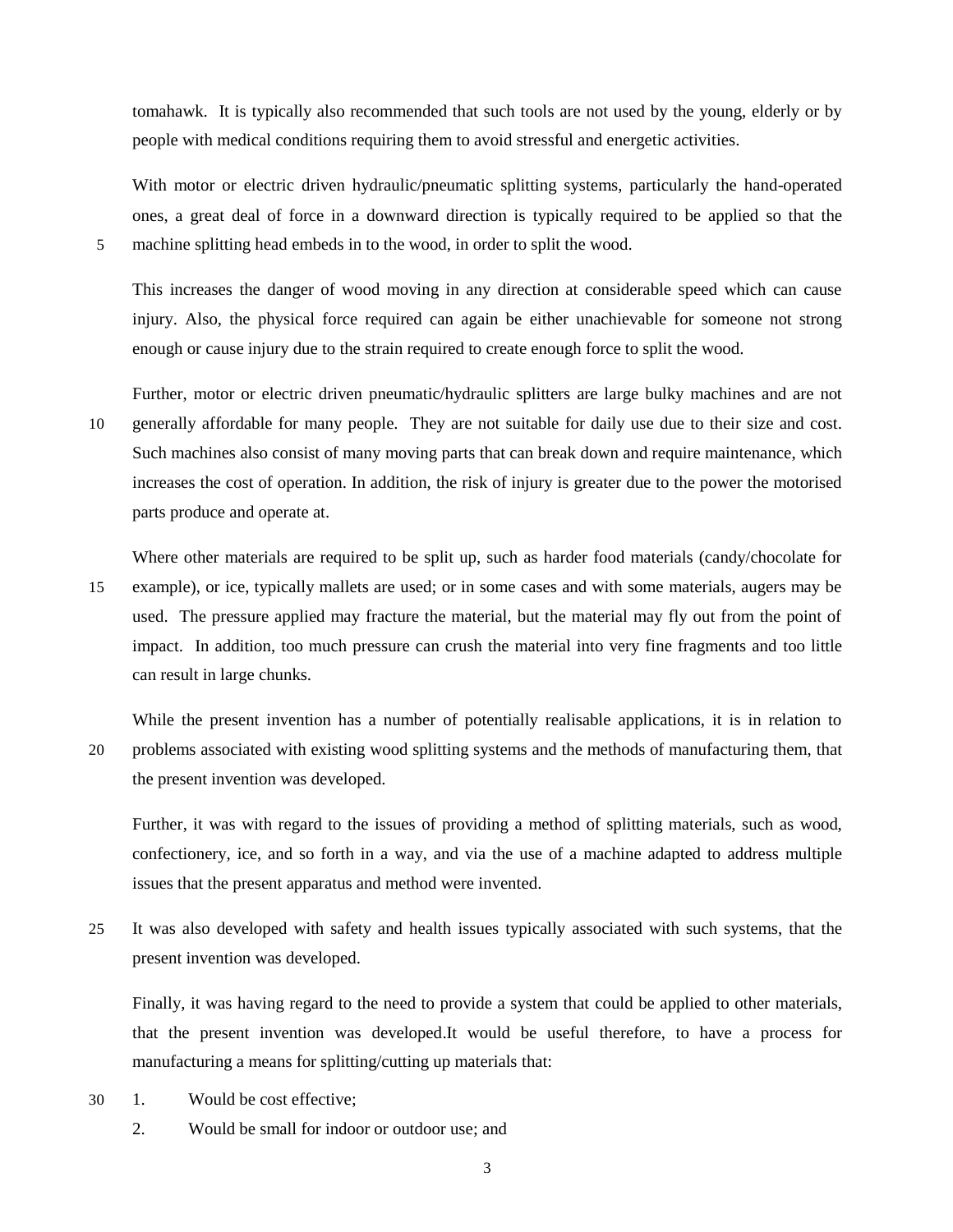- 3. Would be compact for indoor or outdoor use; and
- 4. Would be easily moved from one location to another; and
- 5. Would require minimal force to split the wood and/or other materials; and
- 6. Would enable fit, elderly, infirmed (such as with arthritis) and the young to all use the
- 5 apparatus to split the wood and/or other materials; and
	- 7. Would give many people back an independence that they may have lost and/or also provide the ability to share in this task; and
	- 8. Would be faster to use than any other existing system, particularly for home use; and
	- 10. Would be safer to use than any other existing system available, particularly for home use; and

10 9. Would require minimal maintenance, such as simply sharpening, or replacing the cutting means, just as would be required for an axe, etc; and

- 11. Would able to be made in a variety of ways to suit many different styles and tastes.
- 12. Could be adapted to be used for other materials, in a range of applications.

It would therefore be advantageous to have an invention that offered at least some, if not all, of the 15 potential advantages of the above proposed cutting means for splitting wood and/or other materials. It is therefore an object of the present invention to consider the above problems and provide at least one solution which addresses a plurality of these problems.

It is another object of the present invention to at least provide the public with a useful choice or alternative system. Further aspects and advantages of the present invention will become apparent from 20 the ensuing description which is given by way of example only.

It should be appreciated that variations to the described embodiments are possible and would fall within the scope of the present invention. It is a therefore, a further object of the present invention that whilst the cutting apparatus is described with reference to splitting wood to produce kindling, the cutting apparatus may also relevant for use in a number of other applications where coarse or fine

25 splitting of material is required.

### **Disclosure of Invention**

The present invention is directed to improved splitting apparatus for use with splitting materials. The present invention is further directed to the use of the apparatus for splitting wood to produce kindling in coarse or fine form; and/or be adapted for use with other materials, including confectionery, ice, and 30 so forth.

According to one aspect of the present invention, there is provided splitting apparatus for use with splitting materials, said splitting apparatus including a body, said body including safety means to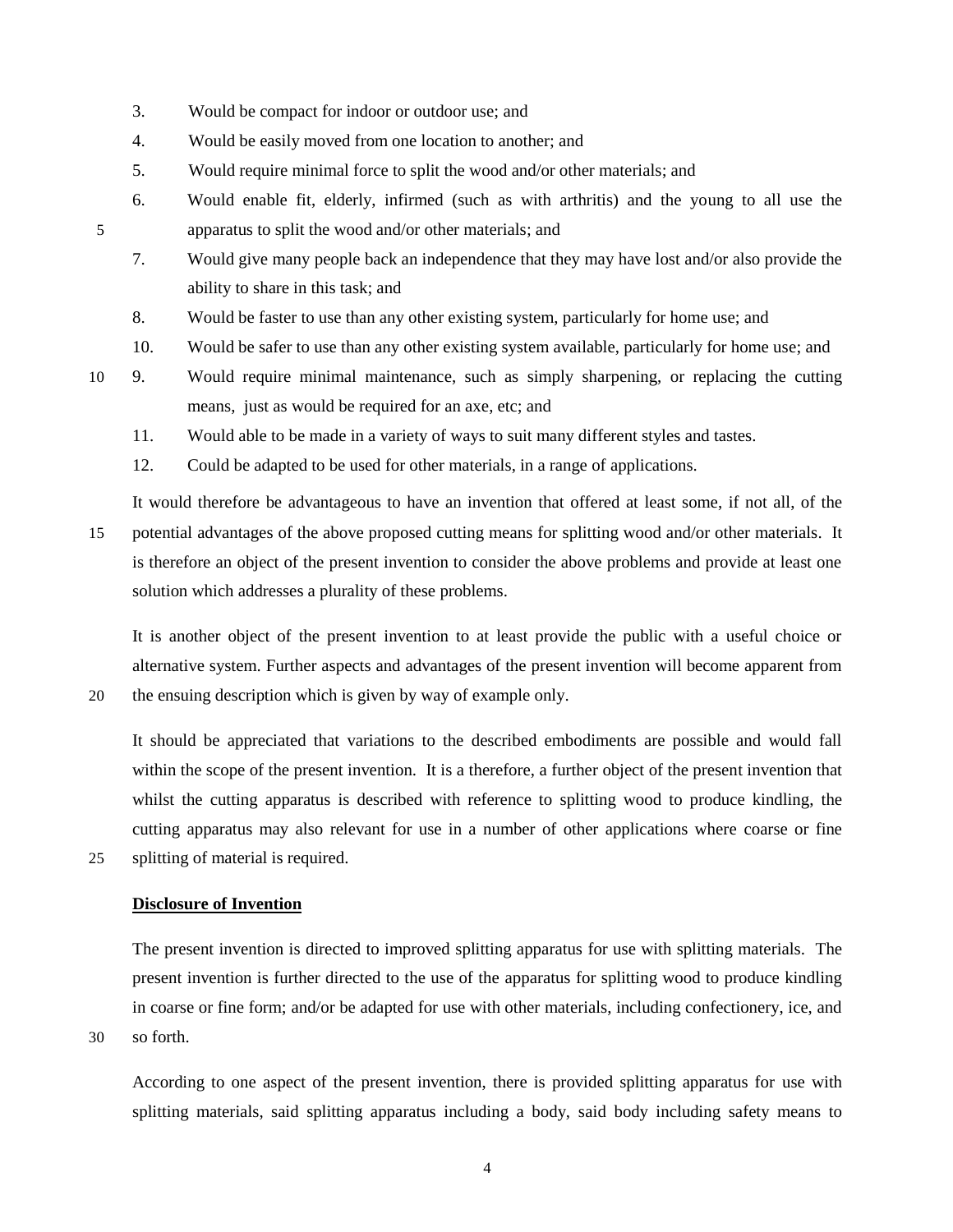protect the user from injury, supporting means to either or both attach and support one feature of the splitting apparatus relative to another, and cutting means adapted to effect splitting of the materials.

According to another aspect of the present invention substantially as described above, the supporting apparatus are substantially elongate to distance the protective/safety means from either or both the

5 cutting means and surface on which the splitting apparatus is used.

According to another aspect of the present invention substantially as described above, the body of the splitting apparatus optionally also includes a base.

According to another aspect of the present invention substantially as described above, either or both the base and the supporting apparatus are adapted to stabilise the splitting apparatus relative to a surface on 10 which the splitting apparatus is used.

According to another aspect of the present invention substantially as described above, the splitting apparatus is adapted to also optionally include stabilising means – dedicated to stabilise the splitting apparatus relative to a surface on which the splitting apparatus is used.

According to another aspect of the present invention, the cutting means is adapted to be attached to at 15 least one or more of, the supporting apparatus; the base; structural features depending from the protective/safety means to locate the cutting means at a predetermined height from the protective means and/or the surface on which the splitting apparatus is used.

According to another aspect of the present invention, substantially as described above, the splitting apparatus optionally includes deflecting means to deflect the split material away from the cutting 20 means, to keep the cutting means clear of material.

According to another aspect of the present invention, substantially as described above, the splitting apparatus optionally is either or both assembled from a kit set and manufactured as an intact unit.

According to another aspect of the present invention, substantially as described above, the splitting apparatus is optionally collapsible for storage, transport, manufacturing purposes.

25 According to another aspect of the present invention, substantially as described above, the cutting means is adapted to be permanently or removably secured to the splitting apparatus.

For the purpose of the present invention, the term "splitting apparatus", shall mean and include any apparatus adapted to cutting/splitting, crushing or fragmenting any material such as wood, food products (frozen or not), stone/rock or clay, plant matter or plastics. It should therefore be appreciated

30 that the term splitting apparatus is not intended to limit the scope of the present invention.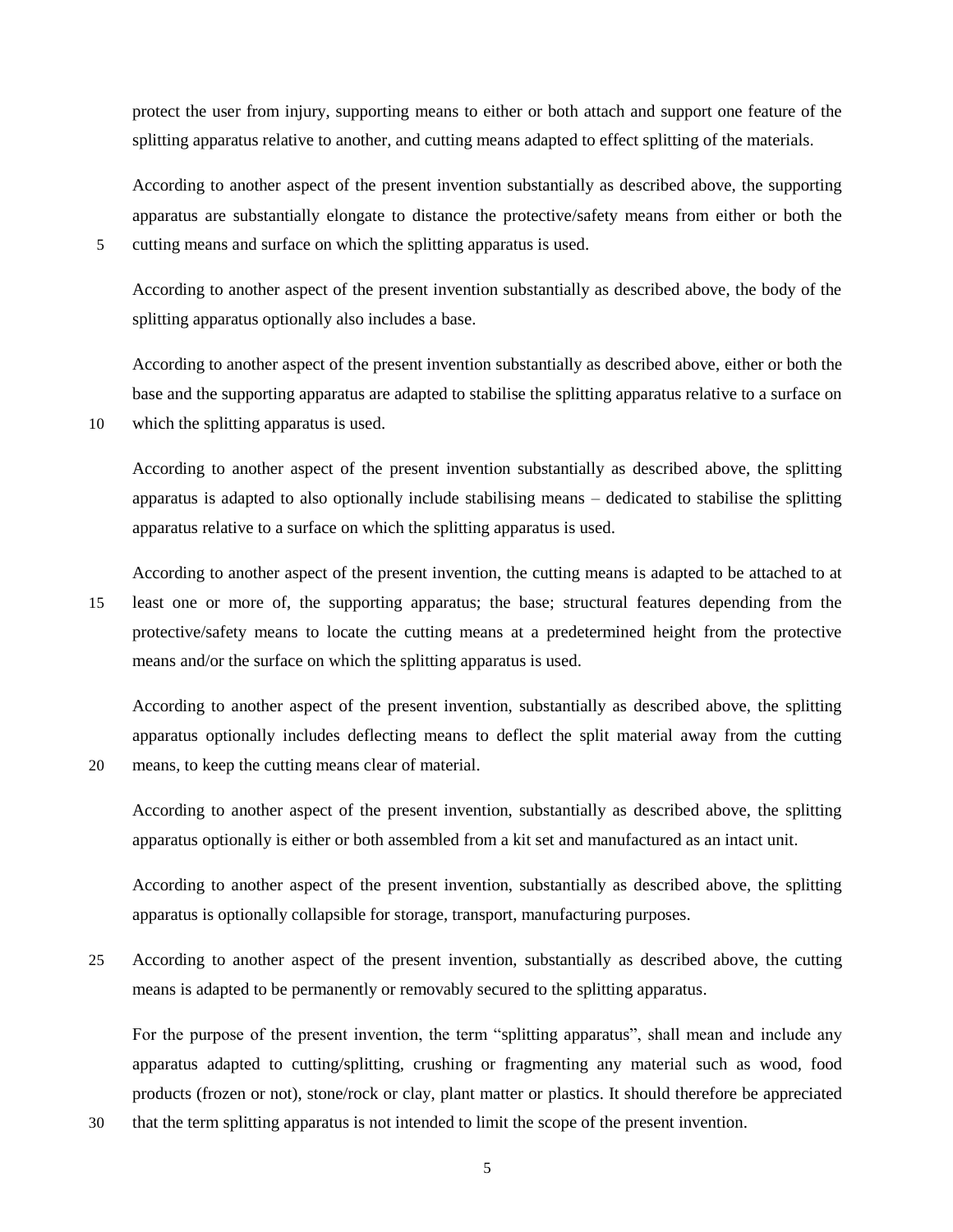The main principle behind this invention is that manually, when a maul or axe are used, the maul head or axe head is typically struck onto/into a flush-cut section of log. The log or piece of wood is usually standing on end on top of a splitting stump or other suitable base. Splitting is achieved by the downward chop of the maul or axe, splitting the wood apart along its grain. The swing downwards 5 relies on the force of the swing, the weight of the axe/maul head and gravity to drive the cutting means

into the wood end. Even when a wedge and a hammer is used, the force is applied downwards by the hammer onto the wedge (cutting means) to drive the wedge downwards into the wood.

The cutting means (axe/maul) is required to have a handle for levering and swinging of the cutting means towards the wood. No handle is required for the cutting means of the present invention.

10 In mechanical systems, motorised or electric, driven by gas, diesel, petrol, electricity and offering pneumatic/hydraulic splitting systems, the same arrangement is used. The force is applied downwards by the pressure means against the cutting means which is forced in to the wood. Some systems may be arranged horizontally, but the same process applies.

A typical splitting wedge is used with its length oriented vertically into the material to be split. A 15 downward force applied to the top of the wedge produces forces perpendicular to its inclined surfaces.

The present invention achieves the same outcome but in a different way. The cutting means is fixed – it does not move and it is not part of the pressure means.

Separate pressure means are used. In the present invention, the material moves downwards and the cutting means action is upwards into the wood.

20 The benefits are that there are no requirements to apply so much force via the present invention as the user is not driving the cutting means into the wood from above. It only requires a mallet, which reduces the weight to be handled and of the need for as much force by the user.

Maul heads or axe heads can become stuck wooden logs for a number of reasons - the wood not being struck with adequate force, the wood including knots, or the length of wood being too long. With a 25 maul/axe the cutting means when imbedded into the wood has to be pulled out – or the wood and the axe/maul swung together to try to break through the wood. At that point the wood is forced against the surface as part of the swing. It makes the swing harder and heavier and there is a risk that the wood

With the present invention, there is none of this. There is a continued easy ability to hit the wood from 30 above and onto the cutting means, until the cutting means splits the wood.

may fly off the axe/maul head and hit the user.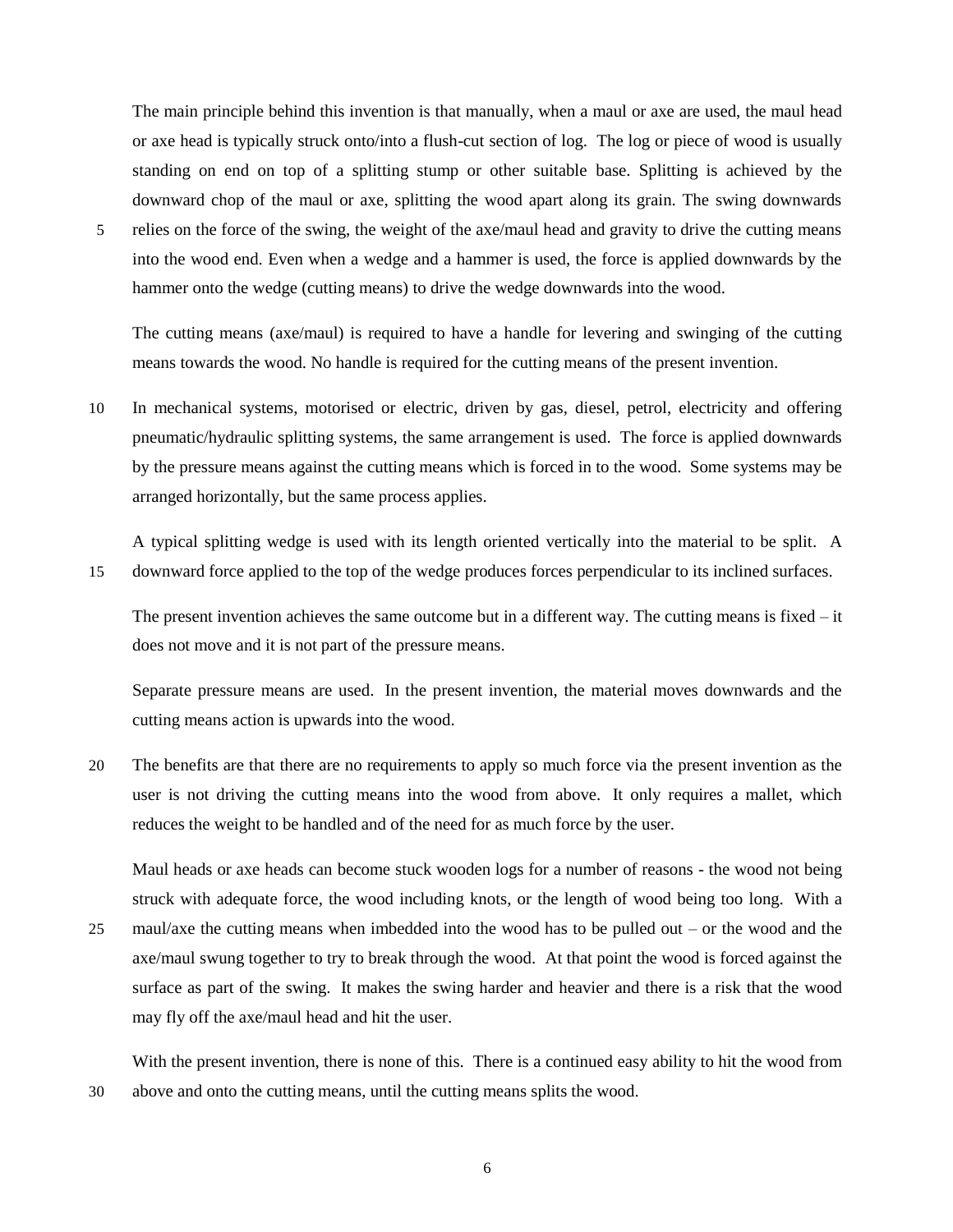Further, there is no problem of any axe handles or maul handles breaking – as the handles are no longer applicable.

Wedges are typically pushed through along the [wood grain](http://en.wikipedia.org/wiki/Wood_grain) and not across-grain as can be achieved with an axe. However, the present invention can achieve both along the grain and across the grain 5 splitting.

Unlike with the use of mauls or axes, longer logs may require the strike be off-centred to avoid the maul or axe head becoming stuck in the wood, the present invention avoids this issue, even though the cutting means engages the centre of the material.

It is also common for the wedge/axe/maul head to chip itself. This can be dangerous as flying chips of 10 steel could damage the eye. This is minimised where the cutting means is stationary and the wood/material is driven onto it.

A typical maul for wood splitting will have a head weighing in region of 4 kg – this is weight that the present invention does not require the user to lift/swing. Plus the previously mentioned advantages of the cutting means being fixed/ not moving minimises potential accidental injuries from the cutting 15 means hitting the body - even a widened stance may still leave the splitter's feet vulnerable, or the axe head falling off and hitting the user, and so forth.

Yet a further benefit is that harder, seasoned logs which have dried sufficiently, often split apart with enough force that each half tumbles away at some speed, which is a hazard for people or objects nearby. The present invention includes safety means that minimise wood movement, making the 20 process easier and safer.

With mechanical log splitters, the cutting means are separate from the pressure means. However, many log splitters are rated by the tons of [force](http://en.wikipedia.org/wiki/Force) they can generate. This may range between 10-25 tons of force, depending on the size of the machine and whether it is for home or industrial/commercial use. The higher the pressure rating, the greater the thickness or length of the wooden logs or rounds that can

25 be split. The present invention does not require the application of such substantial force, nor the need for separate electrical or motorised power means.

A simple log splitter may be powered by an electric motor driving a hydraulic/pnuematic pump or by [gasoline](http://en.wikipedia.org/wiki/Gasoline_engine) or [diesel engine](http://en.wikipedia.org/wiki/Diesel_engine) with or without a tractor.

A hydraulic piston is typically used to drive a log through a stationary blade; or, a rotating cone shaped 30 screw mandrel pulls the log up over a wedge. While here the log moves relative to the cutting means it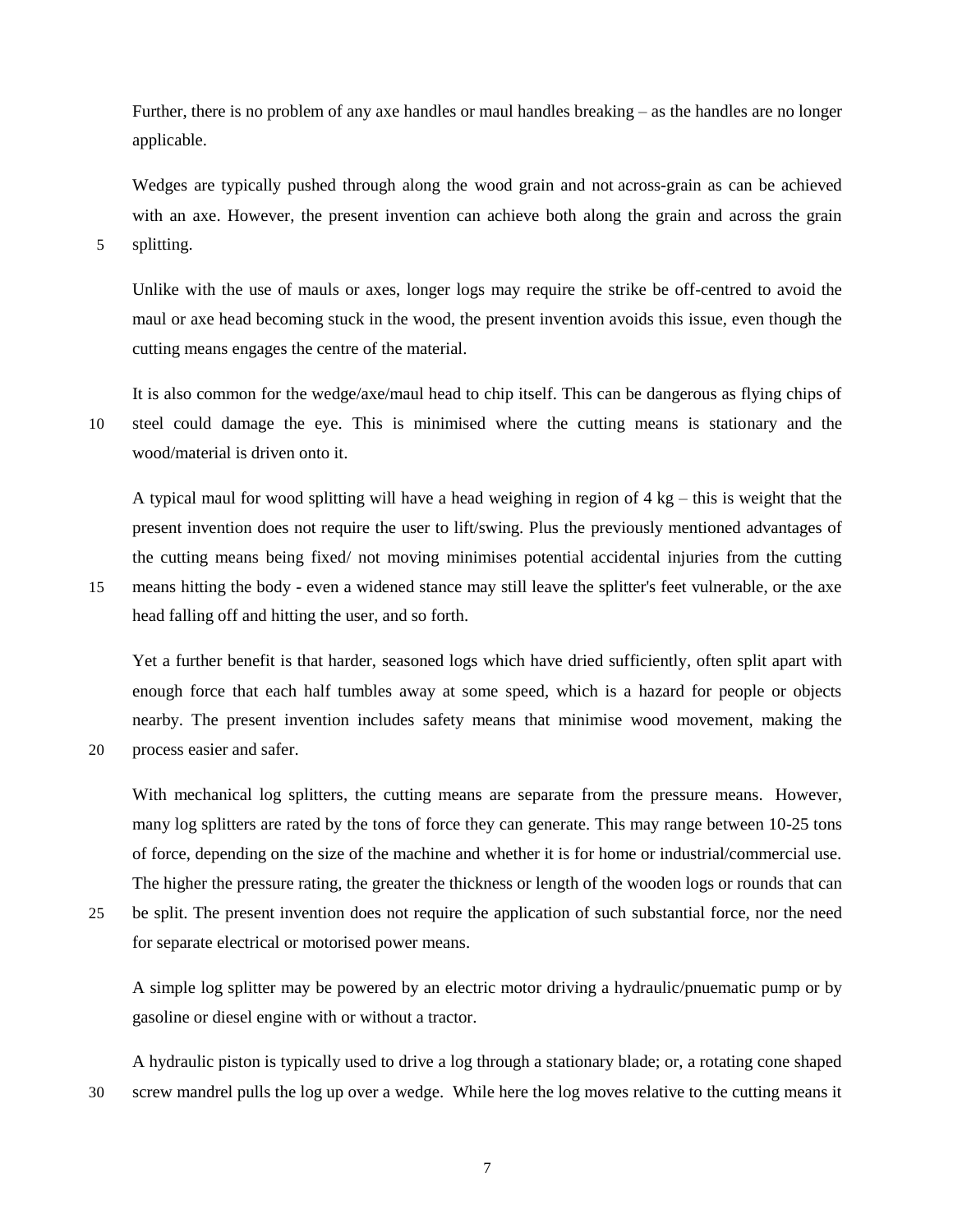requires a motorised system to achieve this. The present invention does not require fuel, electricity, large machines or moving parts – all of which are prone to failure.

Although a good log splitter can save the user hours of labour, it is not possible to make it completely safe – due to the tons of pressure applied. There is a risk of injury from flying splinters of wood. The

5 present invention does not require the same force to be applied. So, the risk of flying splinters at high speed is minimised. Nevertheless, the option of including the receptacle with the present invention provides a means to contain any split or splintered wood so that it does not fly out and hit the user.

The present invention requires no moving parts or motors, does not require any power, fuel to run, it is compact in size yet could be made on a larger scale and splits/cuts the material in a safe and easy 10 manner. This is achieved by having a stable cutting means that is supported in a secure position by the body of the splitting apparatus so that there is no risk of movement or instability when cutting/splitting occurs. Safety means protects the user from cutting themselves on the cutting means by preventing any body part from coming in contact with the cutting means when moving in a downward action, the safety means is supported by the supporting means.

15 When the material, say wood, is placed down the centre of the safety means (ring) to rest on of of the cutting means, it is partially supported by the safety means allowing the user to ensure their hands are away from the cutting means, hence avoiding the risk of being injured. The user then uses any pressure means, such as with a mallet, hammer, stone/rock, or wood, to tap on top of the material (to be split) in a downwards action while ensuring the material is resting on the sharp edge of the cutting

20 means. The process is repeated until the material splits. Then, the smaller pieces of material are also each able to be subjected to the same process until a desired thickness of the material is reached.

The splitting apparatus can be made out of multiple pieces and assembled together, for example the base, supporting means, cutting means and safety ring could be made as separate pieces that are then put together to form the splitting apparatus. It could be assembled using means such as but not limited 25 to locating tabs/points that click/sit into position and secured by bolts/screws, welding and/or adhesive,

or the splitting apparatus could be made as a singular unit by either casting and/or molding out of cast iron, plastic or any other suitable material.

In order to function as required in accordance with the present invention, the splitting apparatus includes cutting means.

30 For the purpose of the present invention, the term "cutting means", shall mean and include any structure adapted to break, burst, rip apart, chip, cut, tear, divide (from end to end, along the grain, or otherwise), the material such that the material is separated into parts, broken into pieces, splintered. In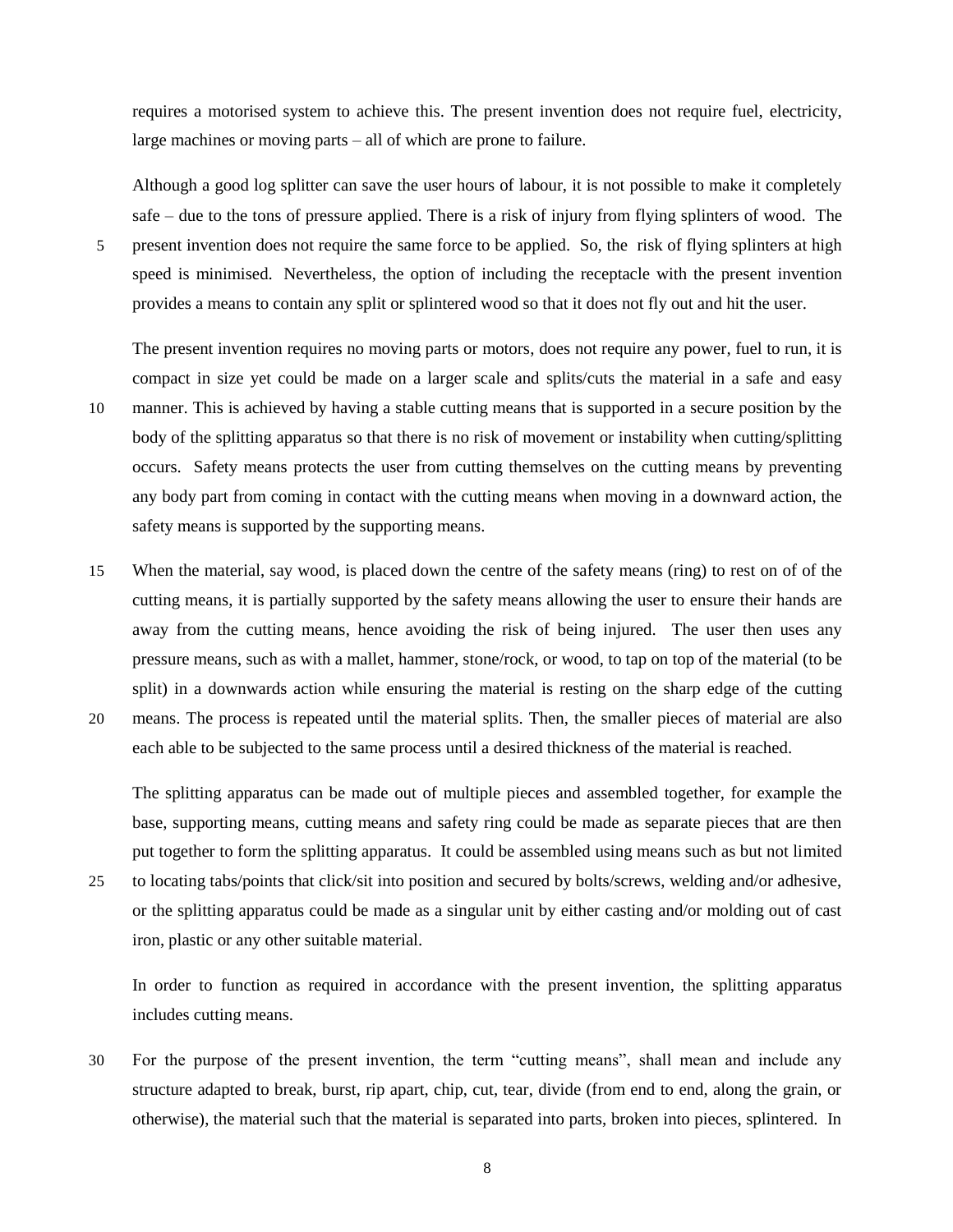relation to the present invention, the cutting means therefore includes any apparatus that achieves the required function and may include means akin to an axe-head, maul head, chisel, spike, tomahawk, cleaver, adze, chopper, blade and so forth.

The term cutting means shall also include anything that has a [blade-](http://en.wikipedia.org/wiki/Blade)like configuration, with at least one

- 5 compound inclined plane (consisting of two inclined planes placed so that the planes meet at one edge), such that when the edge where the two planes meet is pushed into a solid or fluid substance it overcomes the resistance of materials to separate by transferring the force exerted against the material into two opposing forces normal to the faces of the blade and causes the material to split, fracture, and so forth.
- 10 Wedges, [axes,](http://en.wikipedia.org/wiki/Saw) mauls and [chisels](http://en.wikipedia.org/wiki/Chisels) can separate thick and hard materials, such as wood (to separate wood fibres), and including solid stone and hard metals, with much less force, less waste of material, and more precision, than [crushing.](http://en.wikipedia.org/wiki/Crusher) However, where different materials are used with the present invention there may be a combination of cutting, splitting and crushing forces applied.

The shape of the cutting means may be wedge-shaped, triangular, spike-shaped, knife shaped, and so 15 forth. The width of the cutting head may be adapted to provide optimum cutting/splitting action and minimise the likelihood of becoming stuck in the wood/material.

Depending on the desired cutting action, the cutting means may be configured to be slightly convex (to provide the necessary width) as with a maul; or, may have an elongated "hollow ground" concavesection similar to a cutting axe.

20 Referring to the above, it is to be noted that the overall shape of the cutting means will have regard to the mechanical advantage of the cutting means that can be calculated by dividing the length of the slope by the cutting mean's width, in accordance with the following equation:

$$
Mechanical Advantage = \frac{Length}{Width}
$$

The present invention can be placed on any supporting, steady surface and stabilising means may be 25 used to retain it in that location. This means that it is able to be positioned at a height that minimises back fatigue for the user.

It should therefore be appreciated that the term cutting means is not intended to limit the scope of the present invention.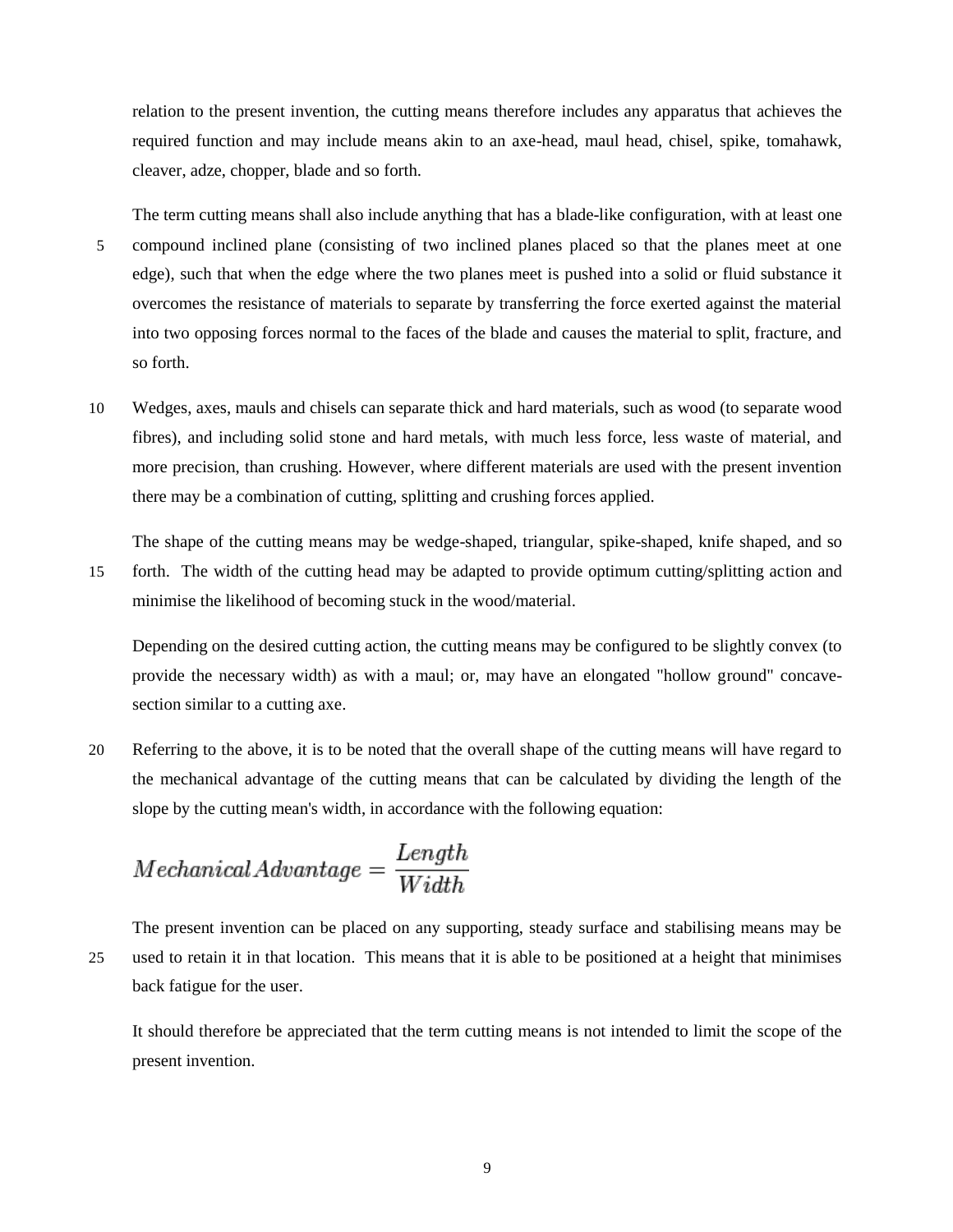The cutting means is substantially sharp, in order to be able to cut through or into the material being cut/split, or provide a face against which the material fractures. The sharpness of the cutting means is however required to be only as sufficient as needed to effect splitting of the wood. It is therefore, not necessary to have the cutting means sharp in all applications where the downward force is enough to 5 split the material, as a duller edge will achieve the same effect.

The cutting means includes at least one cutting surface. The cutting surface is toward the outer distal edge of the cutting means where the cutting means impacts/contacts the material. The cutting surface may include at least one edge and/or face that is adapted to contact the material. The cutting surface may be tapered along one or more of the at least one edge and/or face. The cutting surface edge or face

10 is able to be sharpened.

other materials.

The cutting means may be assisted by the inclusion of secondary cutting means such as, but not limited to a lump, bump, wedge or extrusion that is attached securely to the cutting means, the supporting means or body or base by being welded, screwed, riveted, bolted, cast into the design or otherwise attached securely thereto. This is to aid the splitting action by forcing/splaying the split material further

- 15 apart. The lump, bump, wedge or extrusion could be of any shape or size but would work best if of equal width or wider than the widest part of the first cutting means. It could be configured to any shape such as a wedge shape, fins or solid block and made from any material such as but not limited to metal, rock materials or thermoplastics materials (including reinforced thermoplastics), or any other suitable material.
- 20 In other embodiments, the cutting means may have multiple sharpened edges or surfaces, or may include or be associated with multiple cutting surfaces, to provide the ability to apply multiple cutting actions to the material and achieve multiple segments at one time.

Alternatively, the use of multiple cutting surfaces may offer a range of cuts other than the splitting achieved when using a single cutting means. Multiple splits, fragmenting, shattering or crushing may 25 be achieved with multiple cutting surfaces. This will allow the invention to be used from splitting wood through to applications where it can be used for preparation of food, or splitting blocks of ice or

The cutting means may be adjustable so that it slides/rotates/pivots  $-$  so moves to be located into a safe/storage position when not in use, or to adjust the height of the cutting means. In one example, the 30 cutting means may be attached to the supporting means of the body and held in place by a portion of the cutting means fitting into complementarily configured grooves. The cutting means could be moved out of the grooves and/or slide up or down the supporting means.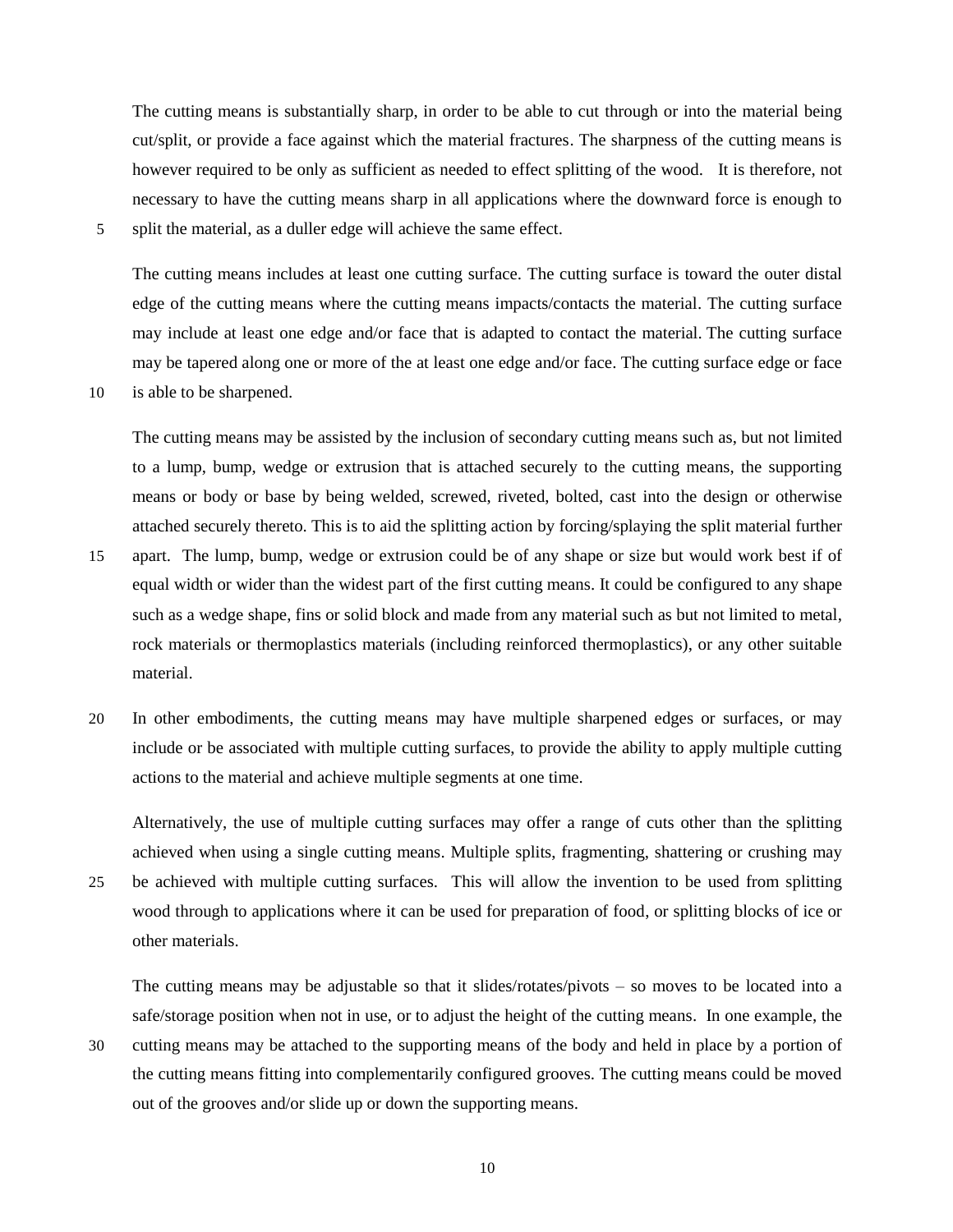The cutting means may also rotate. For example, a circular disc may be configured to include cutting means along one portion of the circular edge and a blunt section along another portion of the circular edge. The circular disc may be mounted between the supporting means and/or other features of the body in a secure manner but would have a mechanism that allowed for the disc to be rotated/turned and 5 locked into place so that either side of the disc could be in the upright or exposed position.

In one embodiment of the present invention – where the splitting apparatus is used for splitting wood, the cutting means may be configured to complement the shape of an axe or tomahawk head. Alternatively, the cutting means may take the overall configuration of an axe or tomahawk head, but yet spans the full distance/width between the supporting means. However, in other embodiments,

10 where the splitting apparatus is used with other materials, the cutting means may be similarly or otherwise configured.

Preferably the cutting means is made from metal because of the strength and sharpening qualities that metal provides, as well as offering the ability to clean (sterilize for food quality or medical purposes as may be required with some versions/embodiments of the invention) to achieve preferred hygiene 15 standards. In addition, replacement cutting means may be readily available when or as required.

Any metal/cast iron of suitable hardness and capable of holding a sharpened edge could be used. Steel, as used with existing axe heads, mauls, and tomahawks would be of suitable quality for applications designed for splitting wood. Some examples of existing cutting means able to be used with, or able to be adapted for use with the present invention, include axe heads.

20 Stainless steel may also be used, but this may be more applicable to embodiments used for food items or medical purposes where it is preferable that the cutting means be capable of being sterilised.

The cutting means could however be made from reinforced thermoplastic materials, if using to cut materials of a softer substance, but it would be more suitable for less permanent applications – such as for use as a throw-away-and-replace nature since such materials may not be able to retain a sharpened

25 edge, or be subsequently re-sharpened.

Where steel is used, such as for versions used for splitting wood, the splitting apparatus may have a protective costing applied – such as through painting or galvanizing the steel – to minimise the potential for the cutting means, and/or other parts of the splitting apparatus also made of steel, to rust.

The splitting apparatus includes a body. The cutting means is attached to the body in a secure manner. 30 In order to operate effectively, the cutting means is required to be rigidly held relative to the body, so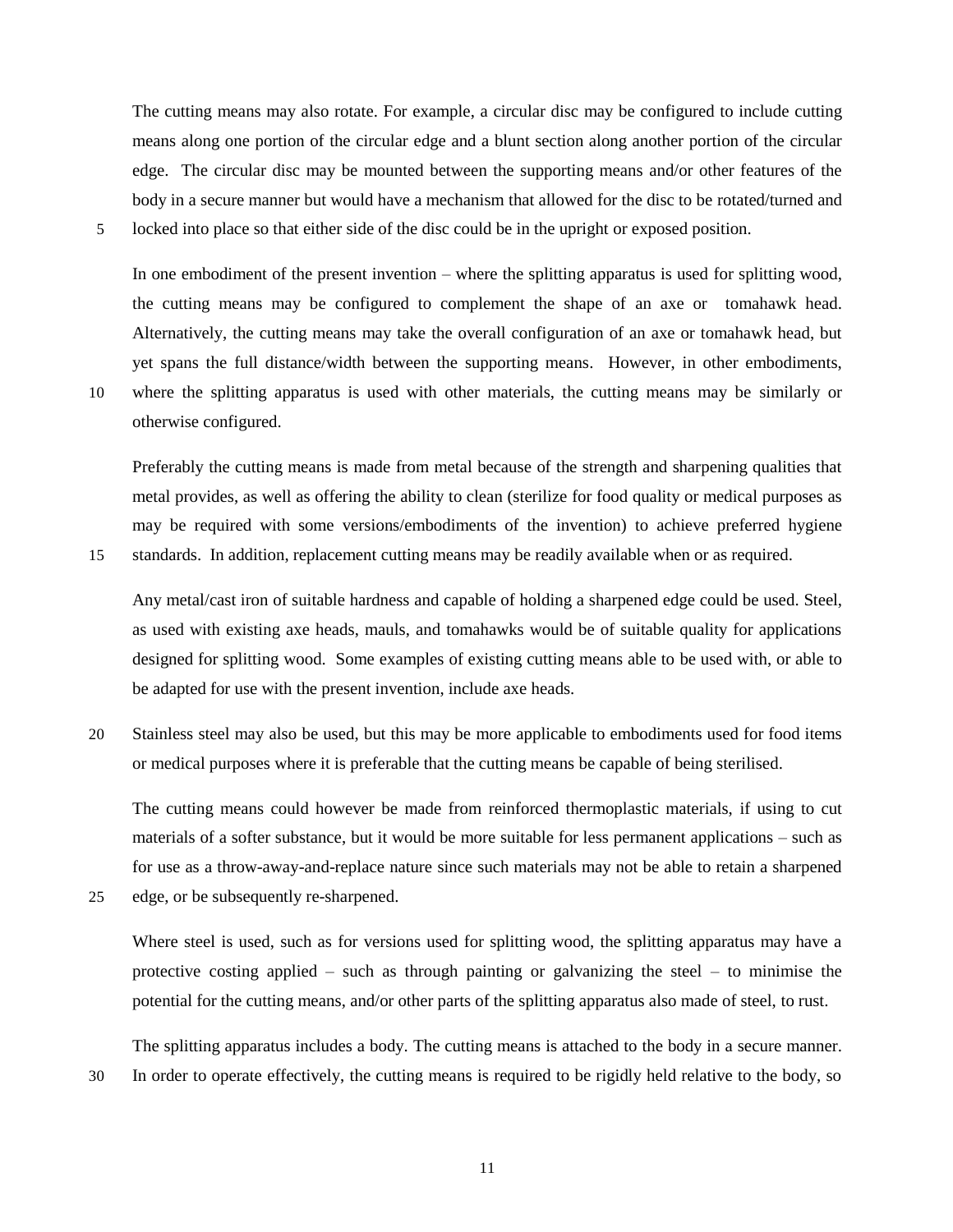that there is no potential for the cutting means to break, or for deflection of the cutting means off the material to be cut/split.

The cutting means is able to be either permanently fixed or removable from the body. If the cutting means is fixed to the body, this may be achieved via welding, or fixing with any suitable adhesive, or 5 via permanently fastened screws/rivets or cast as a complete unit, and so forth.

Where the cutting means is required to be sharpened, either a means is applied to sharpen it *in situ*, and/or the cutting means is removable for sharpening or replacement (if broken).

In other embodiments, the cutting means may be inserted into or through an aperture in the face of the body and secured via any means suitable. This is an alternative to an option that the cutting means be 10 fitted onto a portion of the body.

The cutting means is preferably connected and/or positioned relative to the centre of the body, but it, or multiple cutting means, could be located elsewhere and fixed differently.

For example, the cutting means may depend from the protecting means and held in a substantially suspended configuration thereby; or, the cutting means may be attached to supporting means; or, the

15 cutting means may be located closer to the protective means, or to the base as may be dictated by the materials to be split and/or the shape of the cutting means; or the cutting mans may be centered relative to the body, or extend across the entire width of the body.

The cutting means may be either fixed permanently or be removable, or be moved to a different location on the invention. Such movement may be effected by, but not limited to, sliding, rotating or 20 pivoting and so forth the cutting means for storage and/or changing of cutting style or cutting means.

The body is substantially adapted at its base to sit flat against a support surface to allow for stability. However, the base of the body may be of any shape, including the provision of 'feet' attached to the base of the body to add stability if the body is not flat, or for decorative purposes. The base may have shock absorbers in the form of springs, rubber cushioning or combinations of any shock absorbing

25 materials available in the prior art – that may assist in absorbing the force of impact when in use.

In some embodiments, the base may extend across the full width of the body. In other embodiments, the base feature may be confined to extended platforms (of variable diameter) uniquely associated with and around each of the supporting means structures. In other embodiments lacking a specifically configured base, the supporting means may be configured as spikes to be inserted into the surface to a

30 depth required to provide stability as required.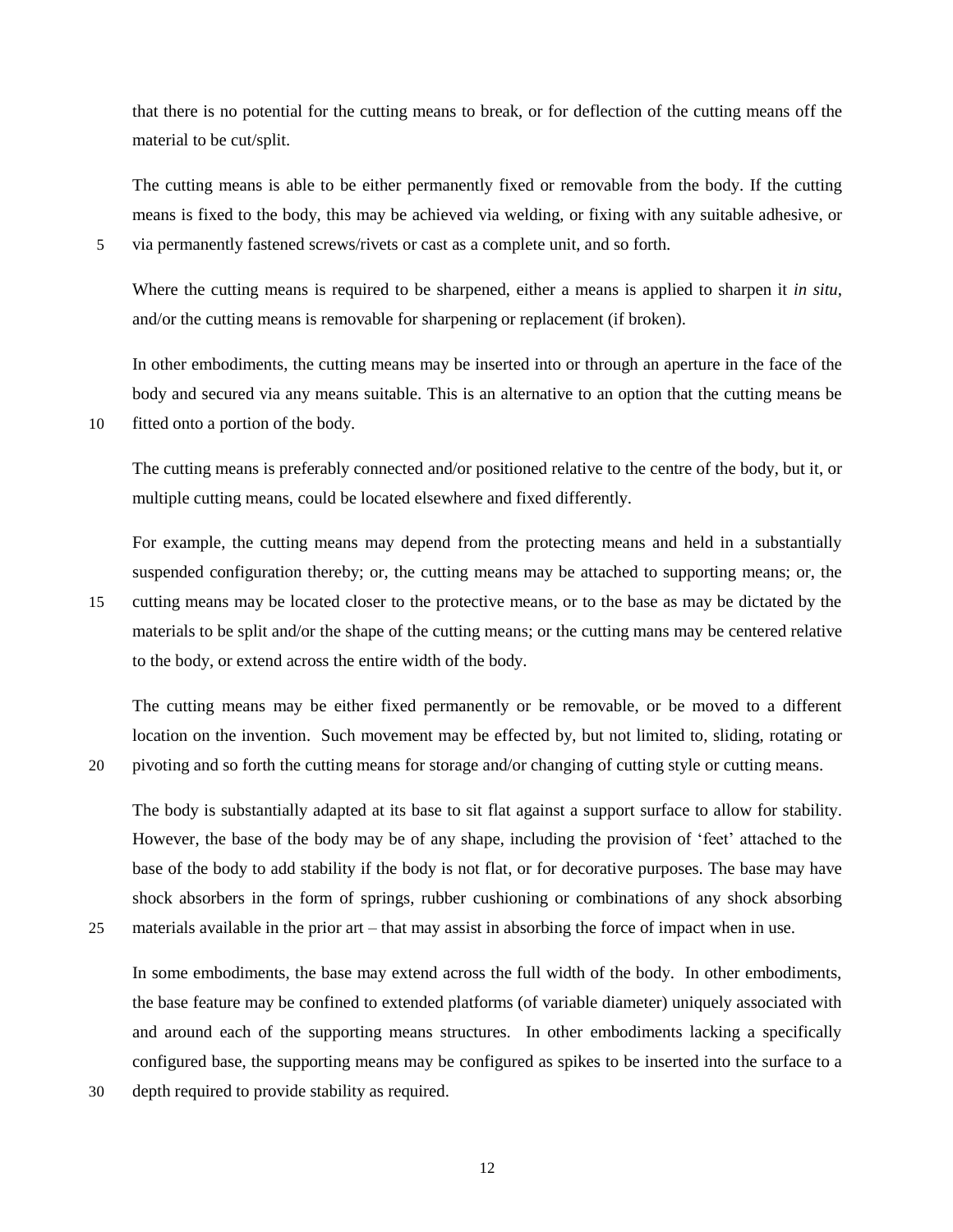Depending on the embodiment and its uses, stabilising means may be included. For the embodiment used for splitting wood, the stabilising means may be steel spikes extending from or through the base and able to be pressed into the ground – to hold the base securely in that location; or where the embodiment is to be used for confectionery/ice, the stablising means may be suction caps for holding 5 the base relative to the surface of a kitchen workbench, and so forth.

One optional configuration for the splitting apparatus and body is circular as it offers an aesthetically pleasing shape. Wood can be cylindrical in shape but wood sections may also be a rectangular shape. From tests, the body configuration was found to have no impact on the working of the invention irrespective of whether cylindrical logs and/or rectangular wooden pieces were tested.

- 10 The body is of a thickness designed to provide secure attachment of the cutting means to the body and for strength of the overall invention and/or when the cutting means is fixed elsewhere the thickness is to add stability or be aesthetically pleasing. There is no preferred thickness for the body as long as the body is able to provide a secure structure that has enough weight to prevent imbalance or movement of the invention when it is in use.
- 15 Depending on the embodiment and its uses there may be no base, as mentioned above, and the supporting means may instead have feet that provide the stability or be elongated with pointed ends/spikes which achieve the requirements of the base.

In one embodiment, designed more for domestic use, to cut kindling for the fire, an 8mm steel plate having an outside diameter of 200mm has been found to provide the desired stability for the size of the 20 cutting, support and safety means and at the most affordable price. These dimensions provide a compact unit, large enough to split manageable pieces of wood into kindling of various sizes. The invention could also be made smaller. However, this would be only substantially applicable to the splitting of smaller pieces of wood which would be suitable for people who have the smaller sized wood burners such as chip-heaters. The invention could also be made on a larger scale to be used in an 25 outdoor situation to assist in the cutting of larger pieces of wood such as tree rings.

Therefore, the body may be dimensioned to any preferred size, provided the size does not impede the operation of the invention. Smaller versions may however, be relevant for use in domestic kitchens for use with food items. Larger versions would also be relevant in the food industry.

The body can be made any suitable material. In embodiments designed for splitting wood the body is 30 preferably made out of metal (steel, stainless steel, other metals) as this provides strength to accommodate the forces required to split wood and stability and weight of the body to ensure that it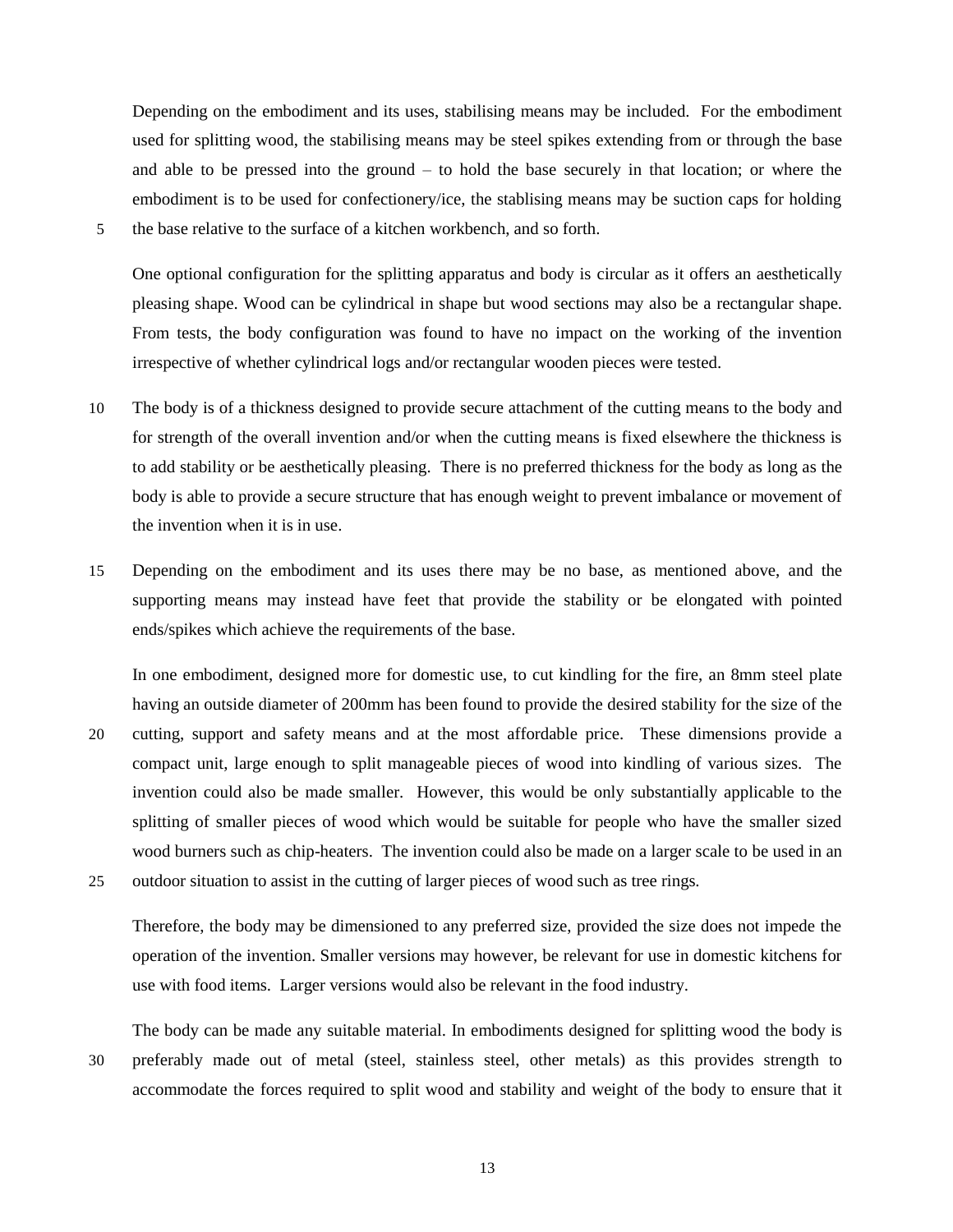remains in the correct position - otherwise the splitting apparatus may topple over if the material to be split is too heavy for the body.

The body may otherwise be made from wood/reinforced thermoplastic materials if it is of the correct weight and size to provide stability and depending on the use to which the splitting apparatus is to be

- 5 applied. The body could be made from wood or plastic as long as it still provides the required stability for the invention during use. If the body is not large enough, or is not heavy enough, the invention could potentially become unstable which could cause it to topple over when being used. This would make it ineffective as the user would have to keep resetting it up and extra care would be needed when using the pressure means to ensure that injury did not occur due to an unstable invention.
- 10 Preferably the body is made from metal (steel) because the cutting means can be securely attached by welding. The body could also be covered in a coating of some softer material such as rubber to be aesthetically appealing. The body may also be galvanized, painted, plastic coated, and so forth.

The splitting apparatus also includes supporting means.

For the purpose of the present invention, the term "supporting means", shall mean and include any 15 structure adapted to attach and/or support one feature of the splitting apparatus relative to another. For example, the supporting means is able to attach to and support the safety means relative to the body/base. The supporting means may also be used to connect and support receptacle/container means around the splitting apparatus and/or as a support for the cutting means.

It should therefore be appreciated that the term supporting means is not intended to limit the scope of 20 the present invention. The supporting means supports safety means of the splitting apparatus but is not limited to this. In some embodiments, the supporting means may be used to attach the cutting means thereto, to suspend the cutting means above and distanced from the base and/or surface on which the splitting apparatus is standing. In addition, as mentioned previously, the supporting means may be configured to include spikes, feet, suction cups to enable the supporting means to also offer stability to 25 the splitting means in embodiments that do not include a dedicated base.

Depending on the configuration of the cutting apparatus there may be multiple supporting means located at set positions, or there may be a single solid supporting means that encircles or extends around the entire body. The supporting means provides substantially rigid support for the safety means to ensure that the safety means does not move or give way under impact or pressure applied to the

30 material during a splitting activity. In addition, the supporting means may serve a cosmetic function, so more may be added if this is visually appealing but does not affect the use/operation of the invention. A single supporting means may be suitable if using a cutting apparatus for a softer material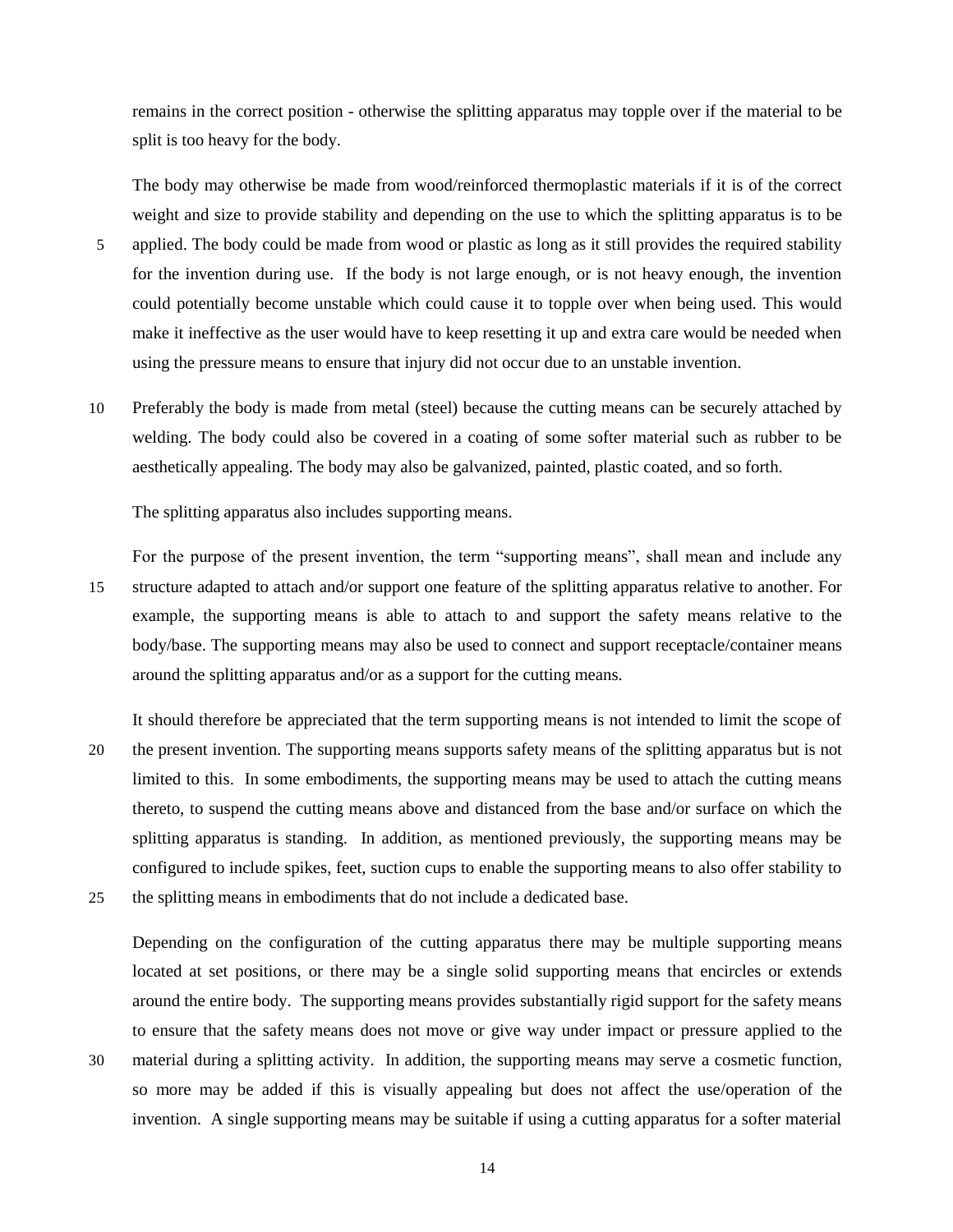such as a food product where less force may be required to make a cut and unobstructed access to the cutting mean may be required.

However, if using the cutting means to cut wood or stone, at least two supporting means are preferably used to provide adequate support to accommodate the downward force that the safety means may be

- 5 exposed to*.* In addition, the supporting means could be used to support the cutting means. The cutting means may be attached in a manner such as resulting from the casting of the features of the splitting apparatus; or, by welding, interconnecting or using substantially permanent adhesive materials and so forth. The attachment is such that the cutting means would be securely fixed/attached to the supporting means during use; but, may be configured to also be removable when not in use. The cutting means is
- 10 preferably located in a position preferably in the central area of the body, but it could be fixed elsewhere.

The supporting means is located around the periphery of the body, or may be at predetermined locations on or substantially in the interior of the body or on or along the edge of the body. The supporting means are positioned to allow adequate room around the cutting means so that the material

- 15 being split does not jam between the cutting means and the supporting means. The location must also provide suitable support for the safety means. If using more than a single supporting means the arrangement is best when equally spaced from each other to achieve maximum strength. The supporting means may also be made with spikes or feet on the ends instead of being attached to the base/body.
- 20 Depending on the embodiment and its uses there may be no base or horizontally projecting platforms associated with the supporting means. Instead, the supporting means may be additionally elongated with suitably configured ends (as spikes, pronged grips, etc) that could be forced into the ground or a timber log and/or have feet that stabilise the invention. The invention could also be stabilised by cutting means that spans the width between the supporting means and which, in combination with the 25 rigidity of the safety ring means, would add more stability. The length of the supporting means would have to be such that they would secure the invention in a way that it was stable and secure.

Or, in another embodiment, the cutting means may be located at the base of the supporting means, the bottom edge of the cutting means sits securely inserted into an extrusion/wedge which is fixed to or molded with the base. The supporting means are still supporting the cutting means and safety means 30 but are not attached and fixed directly to the base. This embodiment still allows the apparatus to be used in the same manner as other embodiments.

The supporting means are made out of any suitable material that is strong enough to support the safety means. In one embodiment, the supporting means are made from metal (steel) as this provides the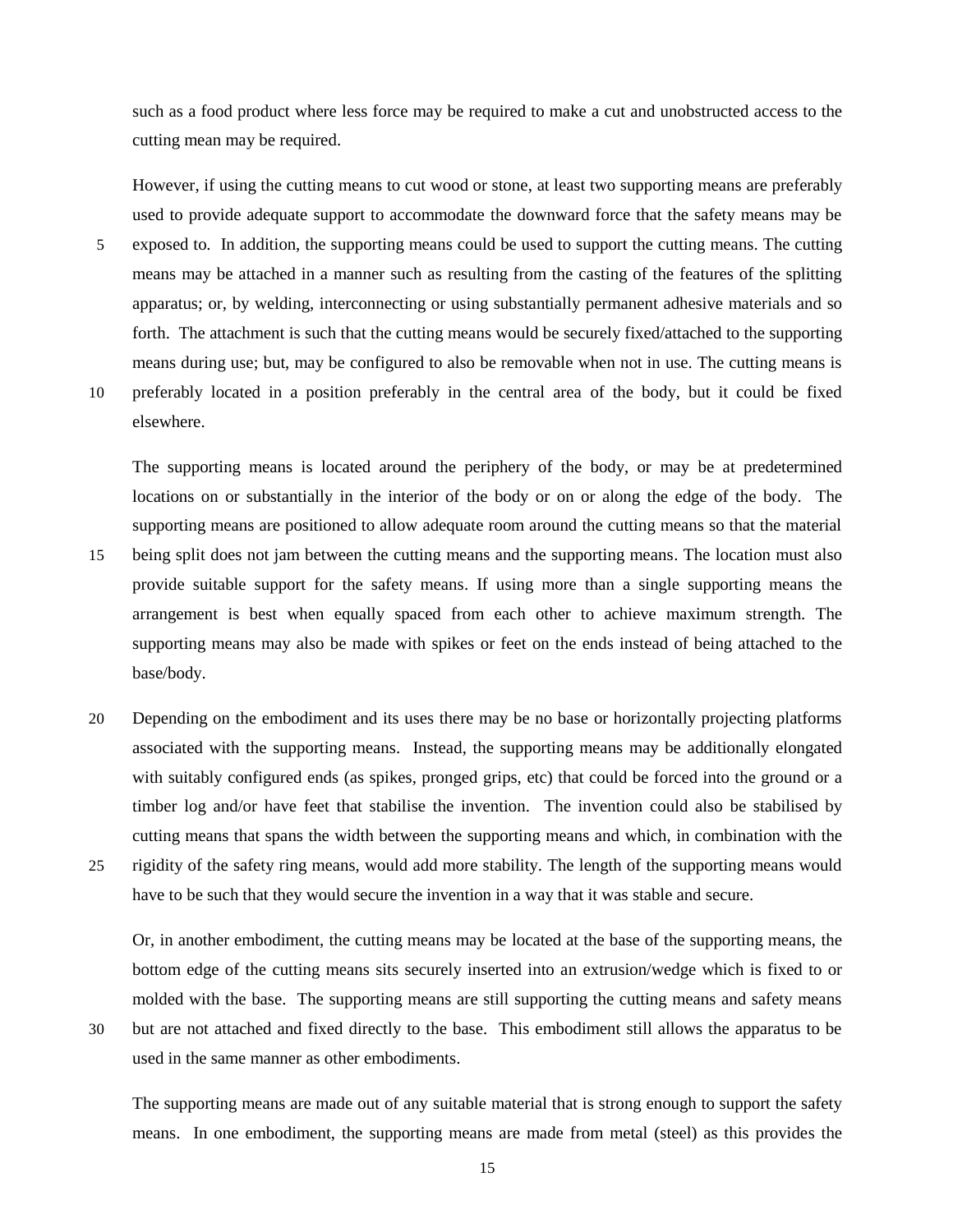optimum strength to accommodate impact forces from the wood being hit by pressure means which may also be applied to the safety means. The supporting means could also be covered in a coating of some softer material such as rubber, plastic material and so forth, to be aesthetically appealing.

However, the supporting means could be made from other materials, such as reinforced thermoplastic 5 materials and or any combination of various materials, including wood, if this was to provide enough strength and stability to support the safety means particularly when the splitting apparatus is being used for splitting softer materials.

The supporting means are preferably arranged to extend in a plane perpendicular to the base, or body of the splitting apparatus and to separate the body and the cutting means from the safety means by a 10 preferred distance. The distance enables the material to fall free of the surrounding safety means after the material has been split/fractured. This makes it easier to collect the split material from the invention.

The preferred distance is determined such that it is adapted to accommodate the length/thickness of the material, to provide a preferred amount of travel of the material downwards when pressure is applied 15 against the material to force it on to the cutting means, and to prevent injury. As regards the latter requirement if there is not enough distance between the safety means and the cutting means there is an increased risk that the user may be able to make contact with the cutting means if they were to miss with their pressure means or slip or fall onto the invention, or put their hand through the centre of the safety means to retrieve the material they had split. If there is not enough distance between the cutting 20 and safety means they are more likely to get their hand much closer to the cutting means than would otherwise be safe to do. With sufficient distance, the safety means should provide a restriction to the

arm which will help prevent contact with the cutting means.

The supporting means may be fixed to the body and the safety means by being welded, screwed/riveted/bayonet-fitted or glued with a appropriate adhesive. They may be removable and of 25 any length desired. When using a base with the body, the supporting means are fixed to the body by being welded, screwed, riveted, bolted/bayonet-fitted or otherwise attached securely thereto. They are attached this way to ensure stability and that they remained in their position and are secure. If they were to come apart from the body while in use there is a higher risk of injury to the user from the cutting means.

30 When the supporting means are being used with spikes or feet on the bottom these are to be fashioned in a manner that provides sufficient stability that the invention remains in position while in use.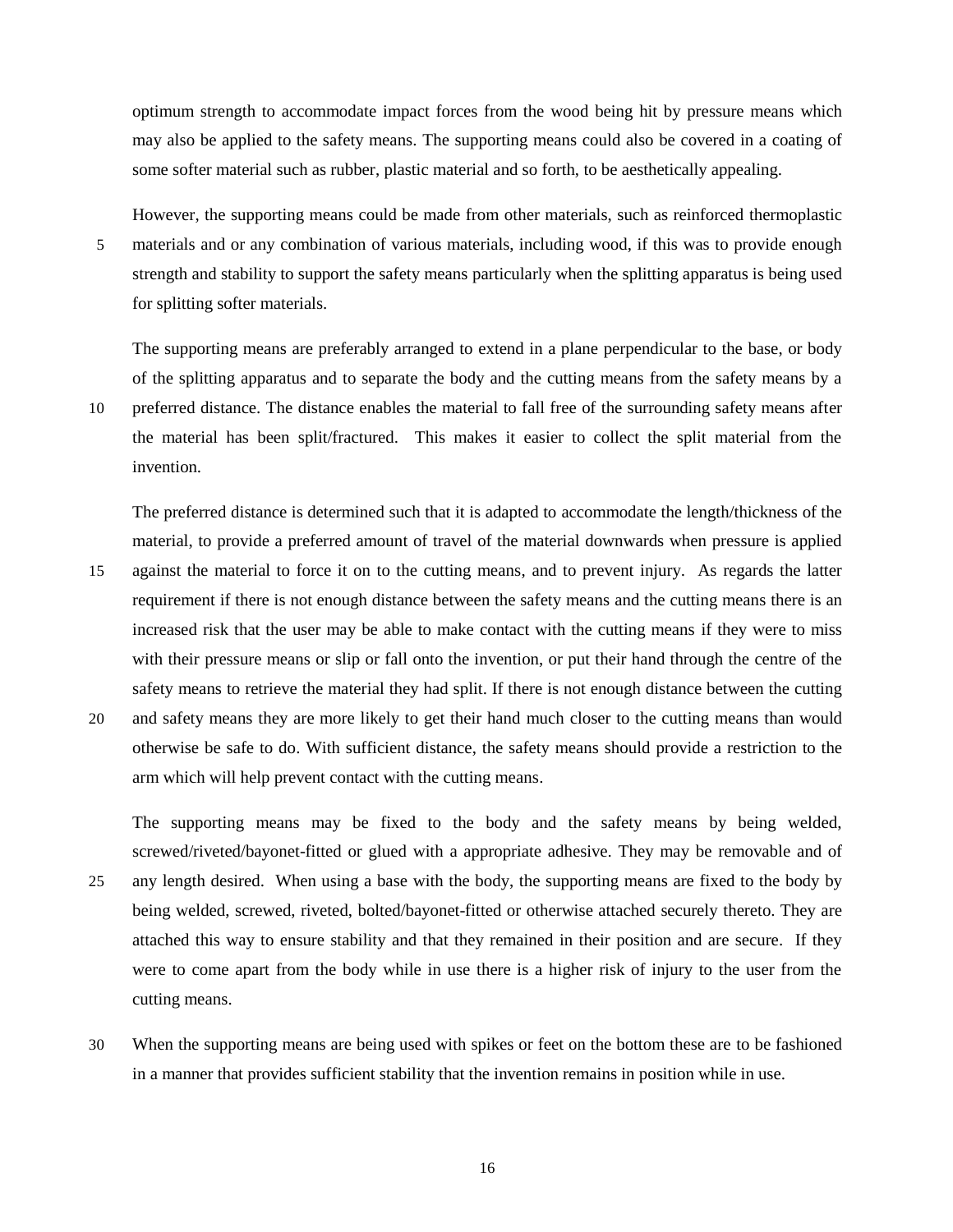The supporting means may also be configured as, but not limited to, an 'x' configuration with pivotal axis points (hinges) that allow for the splitting apparatus to be collapsible for storage and transportation. The pivoting points would most likely be located at the centre of the 'x' and if required at the points where the base and safety means attach to the supporting means. There would be locking 5 tabs to secure the splitting apparatus in the position to prevent collapse of the invention while in use.

The splitting apparatus also preferably includes safety means. The safety means may be configured to operate also as the supporting means and be appropriately attached to the other components of the splitting apparatus.

Any suitable means for attaching the various component parts of the splitting apparatus together, may 10 be used with, or adapted for use with the invention.

For the purpose of the present invention, the term "safety means", shall mean and include any structure adapted to provide a safety barrier between the user and the cutting means, it should therefore be appreciated that the term safety means is not intended to limit the scope of the present invention.

The safety means is configured to be of a size and shape that helps to minimise the risk of coming into 15 contact with the cutting means. In one embodiment, the safety means has been designed in a ring (circular) shape as this was found to be strong and had no sharp edges to cause injury. It is of a size that allows the material (wood) to fit through with ease, but still small enough to help support the material sitting on top of the cutting edge of the cutting means; but, the safety means could be otherwise configured to be any other shape such as may be required for specific uses.

20 In some embodiments the shape of the safety means is such that it operates as a guide to direct the material into the appropriate orientation on the cutting means and/or maintains it in an appropriate position without having to steady or hold the material with a hand.

The safety means is located on top of and attached to the supporting means. In one embodiment, the safety means is preferably welded in a fixed position. However, the safety means may be removable if

25 attached with screws, or on a hinge/swivel to pivot from one of the supporting means if this variation was desired. For example, the safety means may be attached by being welded, screwed/riveted or glued with an appropriate adhesive on to, or in the vicinity of the body, the supporting means as these are there to support the safety means.

The safety means is made out of any suitable material, in one embodiment, the safety means is made 30 out of metal (steel) as this provides strength to take the force that it may be impacted with from the pressure means and also to ensure that it remains in the correct position. If it was to move out of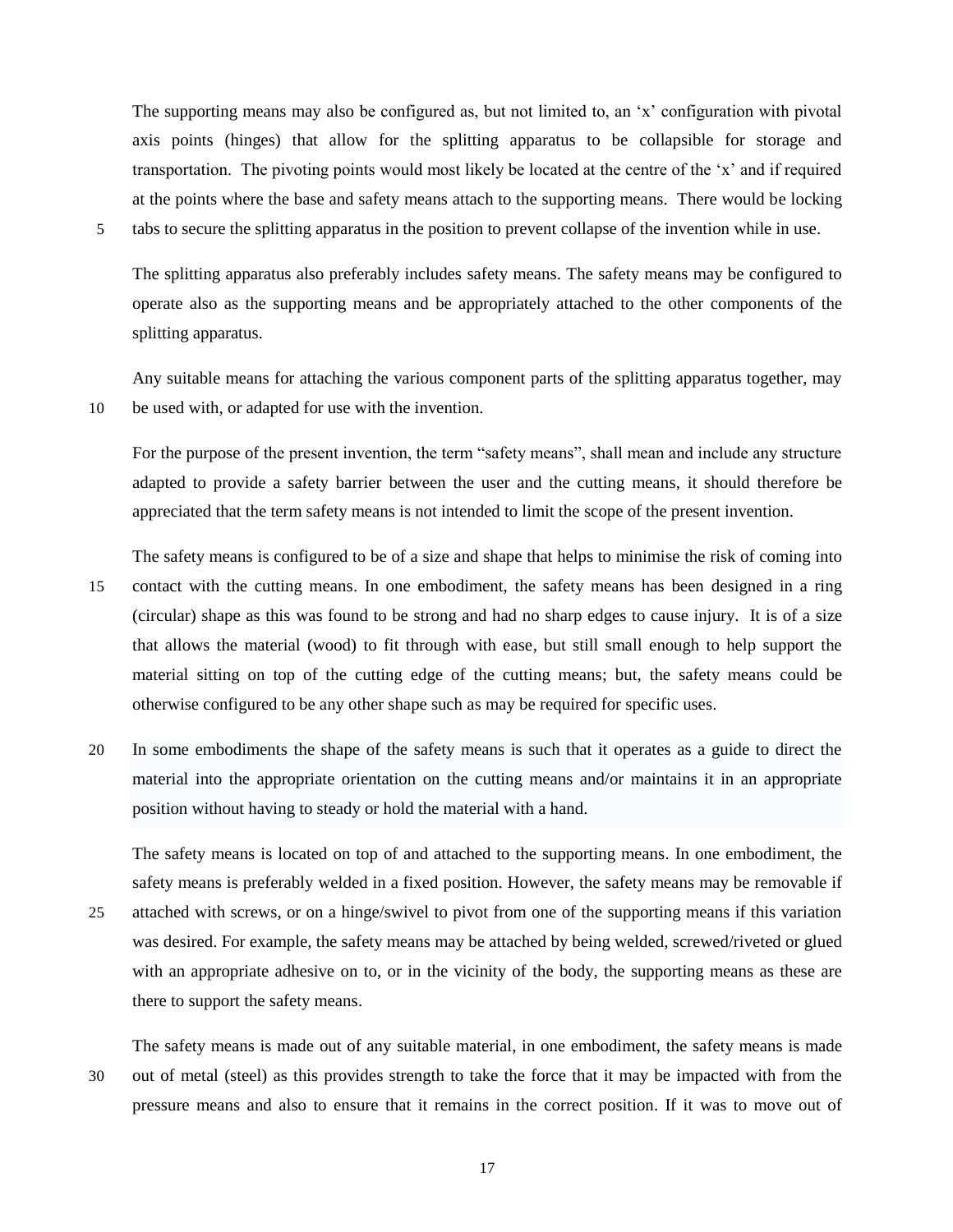position while in use it would not provide protection. Metal is also a cost effective and durable material for use with the splitting apparatus. The safety means may be made from a wood, plastic or rubber if it was strong enough, or reinforced, to provide the protection.

Preferably the safety means is made from metal because this is a strong material that can be fixed 5 securely by welding to the supporting means. Other materials such as plastic or rubber may however provide a cheaper alternative that could be suitable for use when chopping/splitting softer items. The safety means could also be covered in a coating of some softer material such as rubber, thermoplastics material and so forth, to be aesthetically appealing and less abrasive when contacted by the user.

Types of products that require less force to split, means that the safety means may come in contact with 10 less force so less strength is the safety means may be required. The safety means is designed to prevent the user from injuring themselves on the exposed sharpened edge of the cutting means. In addition, the safety means stops the material from easily moving outside of the safety means internal area. Any material that enables the safety means to perform the required function may therefore be used.

Where the splitting apparatus is adapted to be used for confectionery and ice, the entire splitting 15 apparatus may be placed inside a receptacle (container means) configured to accommodate the splitting means and provide a means to prevent the confectionery and/or ice from scattering when split. After the splitting action has occurred, the splitting apparatus may be removed from the receptacle/container and the split confectionery and/or ice is retained in the container and is easily then transferred to another collection point.

- 20 The splitting apparatus also includes storage means for use with the cutting means when the cutting apparatus is not in use. For the purpose of the present invention, the term "storage means", shall mean and include any structure adapted to cover and or contain the invention especially the cutting means. It should therefore be appreciated that the term storage means is not intended to limit the scope of the present invention.
- 25 The storage means operates as a cover for the sharp surface(s) of the cutting means, to help prevent damage to the cutting surface when the kindling cutter is not in use; or to prevent injury to any person that comes in contact with the cutting surface(s).

The cover can be made out of any material either hard or soft. The cover may be manufactured out of a suitable material such as leather, vinyl or plastic and so forth.

30 The cover can be manufactured via cutting out of a material and sewing into a preferred shape to complement the splitting apparatus and/or the cutting means. In other embodiments, the storage means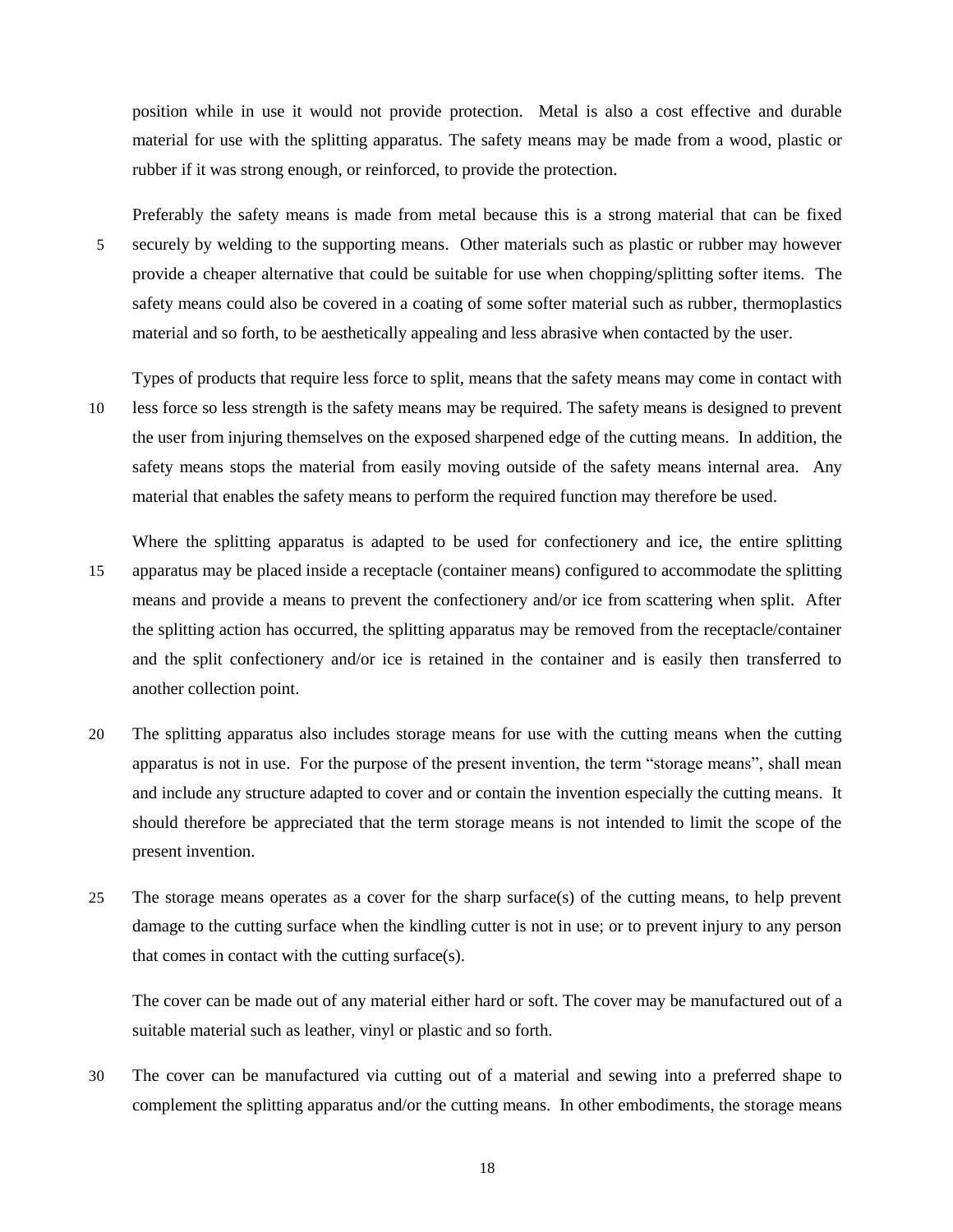may be welded, moulded out of plastic or rubber, metal. The cover needs to be able to fit over at least the sharp edge of the cutting means so that it eliminates the risk of injury while the cover is in place.

In order to split the material, a pressure means is required. The pressure means includes any item or tool, such as a hammer, mallet, sledge hammer, or any other object that can be used to create and apply

5 blunt force to the material within the splitting apparatus. For example, the pressure means may also include another piece of wood or, a rock. The pressure means is applied to the exposed top of the material sticking out of the splitting means and applies downwards force onto the material forcing it onto the sharpened edge of the cutting means. A single blow, or repeated blows, applied to the material result in the material being split, fractured, etc due to the intrusion of the cutting means into

10 the lower edge of the material.

In assembling the splitting apparatus of the present invention, the following steps are followed:

- a) From a substantially flat piece of the constructional material, cut out the body/base to the desired shape and size and thickness
- b) Determine the cutting means to be used; and
- 15 c) Fix the cutting means to the centre of body; and
	- d) Cut supporting means to a desired length and attach to the base by welding or otherwise affixing; and
- e) Prepare the safety means to a preferred size and shape to complement the base, or as may be required to accommodate and/or guide the material to be split within a central aperture 20 provided in the safety means; and
	- f) Position the safety means on to the upper distal ends of the supporting means and secure in one or more locations; and
	- g) Attach optional stabilising means and/or container means as required.

An alternative assembly option includes:

- 25 a) From a substantially flat piece of the constructional material, cut out the various flat sections of the supporting apparatus to the desired shape and size and thickness. This would include at least one of – safety means, base, stabilising apparatus, supporting apparatus and potentially container means (which may subsequently require bending/forming into preferred shape); and
- b) Prepare the safety means to a preferred size and shape whether to complement the base, or as 30 may be required to accommodate and/or guide the material to be split within a central aperture provided in the safety means; and
	- c) Prepare the supporting means to a desired length and determine whether the supporting means is to be attached to a base, to extended stabilising means to project from around the supporting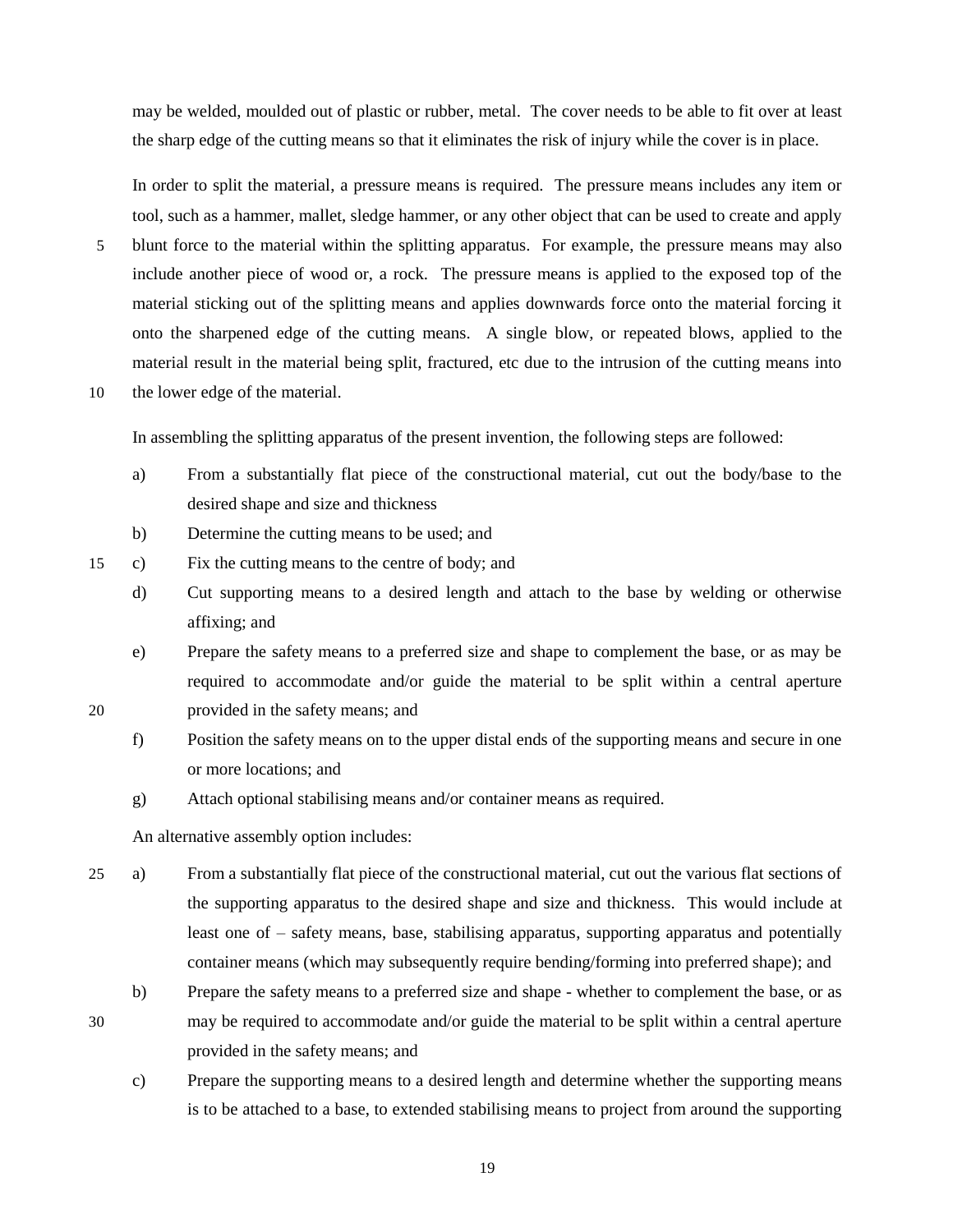means, or whether the supporting means will be sharpened to include spiked outer distal ends and thus stand-alone; and

- d) Position the safety means on to the upper distal ends of the supporting means and secure in one or more locations; and
- 5 e) Determine the cutting means to be used; and
	- f) Fix the cutting means in a position that will be substantially central to the final body; and
	- g) Fix the supporting means to the remaining relevant portions of the body (depending on the embodiment desired), such as a base, stabilising means, and/or cutting means by welding or otherwise affixing; and
- 10 h) Attach optional stabilising means and/or container means as required.

In using the splitting apparatus, the following steps are followed:

- a) Stabilise the splitting apparatus against a surface on which it is to be used; and
- b) Place material you wish to split (in this case wood) down through the centre of the safety
- 15 means until it rests on top of the cutting means; and
	- c) Support the wood with one hand so that it is in a substantially vertical arrangement and sits on top of the cutting edge of the cutting means (which would be substantially centred on the base and in turn centered with respect to the safety means); and

d) Holding pressure means in the other hand, tap gently but firmly on to the top of the wood 20 forcing the wood downwards on to the cutting means, until the wood splits (using as much force as may be required)

Where the safety means substantially is designed to hold the material in place, the user may not need to further stabilise the material by hand. The stabilising means may also be sufficient to provide the needed stability to the overall apparatus and material, without the user needing to further stabilise the 25 material by hand.

Having regard to the above description, it should be appreciated that the splitting apparatus provides a means for splitting/cutting up materials in a way that can provide potentially realisable advantages, in so far as, the apparatus is adapted to be, or is able to be adapted to be:

- 1. Cost effective;
- 30 2. Small for indoor or outdoor use; and
	- 3. Compact for indoor or outdoor use; and
	- 4. As large as may be required for other uses; and
	- 5. Easily moved from one location to another; and
	- 6. Requiring minimal force to split the wood and/or other materials; and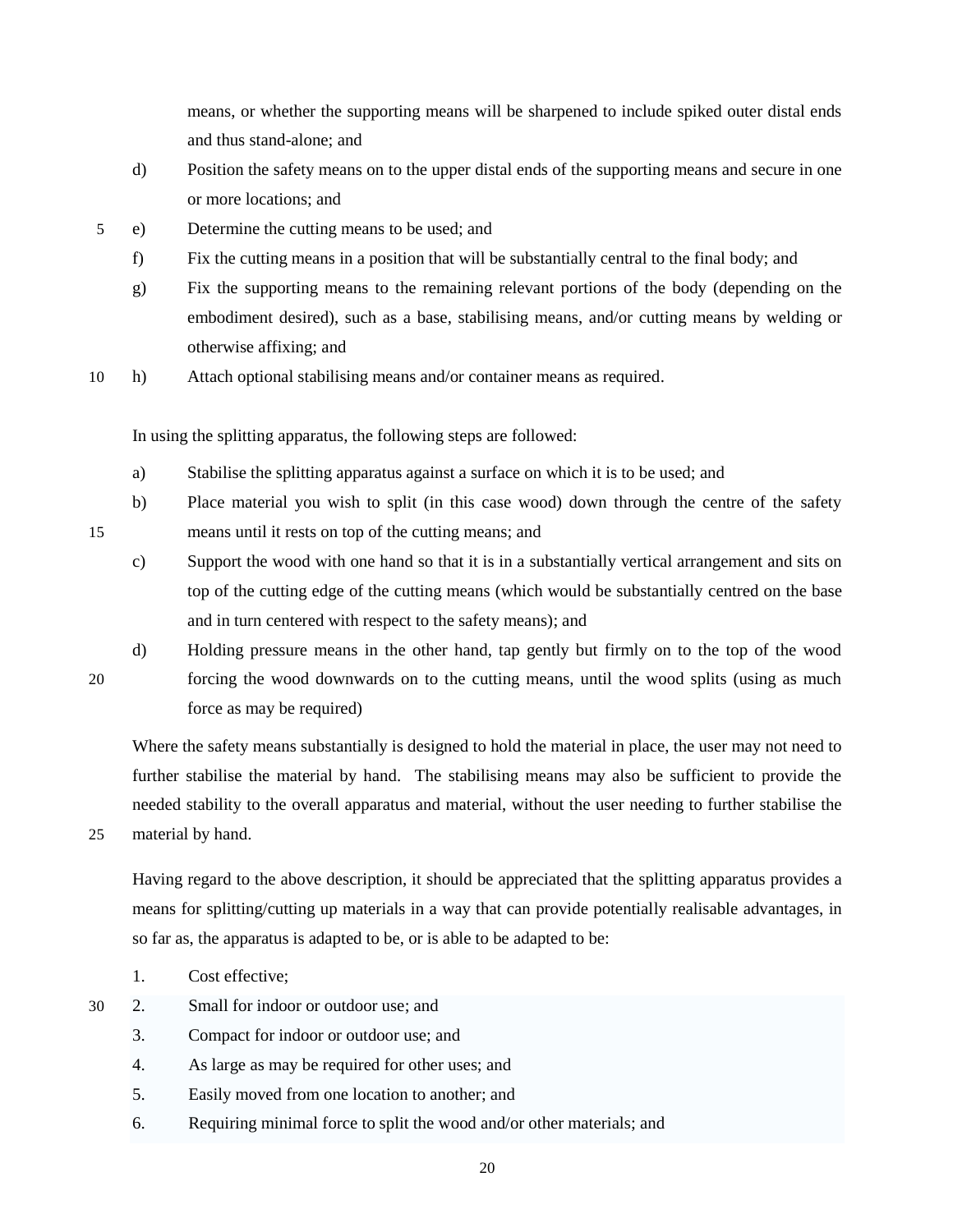- 7. Able to be used by the fit, elderly, infirmed (such as with arthritis) and the young to split wood and/or other materials; and
- 8. Able to give many people back an independence that they may have lost and/or also provide the ability to share in this task; and
- 5 9. Faster to use than any other existing system, particularly for home use; and
	- 10. Safer to use than any other existing system available, particularly for home use; and
	- 11. Require minimal maintenance, such as simply sharpening, or replacing the cutting means, just as would be required for an axe, etc; and
	- 12. Made in a variety of ways to suit many different styles and tastes.
- 10 13. Used for other materials, in a range of applications.

It will therefore be appreciated that the invention broadly consists in the parts, elements and features described in this specification, and is deemed to include any equivalents known in the art which, if substituted for the prescribed integers, would not materially alter the substance of the invention.

Variations to the invention may be desirable depending on the applications with which it is to be used.

15 Regard would of course be had to effecting the desired size, useability, cost of the cutting apparatus and so forth, dependent on the requirements of the user – such as how much material is to be cut/used, frequency of use, type of material to be cut (hard/soft), cost requirements, and so forth.

Whilst some varying embodiments of the present invention have been described above and are to be yet exampled, it should further be appreciated different embodiments, uses, and applications of the

20 present invention also exist. Further embodiments of the present invention will now be given by way of example only, to help better describe and define the present invention. However, describing the specified embodiments should not be seen as limiting the scope of this invention.

### **Brief Description of Drawings**

Further aspects of the present invention will become apparent from the following description, given by 25 way of example only and with reference to the accompanying drawings in which:

- Figure 1 is a front view of an embodiment of splitting apparatus, in accordance with one embodiment of the present invention; and
- Figure 1b is a cross-section of a splitting wedge with its length oriented vertically as applied in existing systems for splitting material, said cross section illustrating how a normally 30 applied downward force produces forces perpendicular to its inclined surfaces; and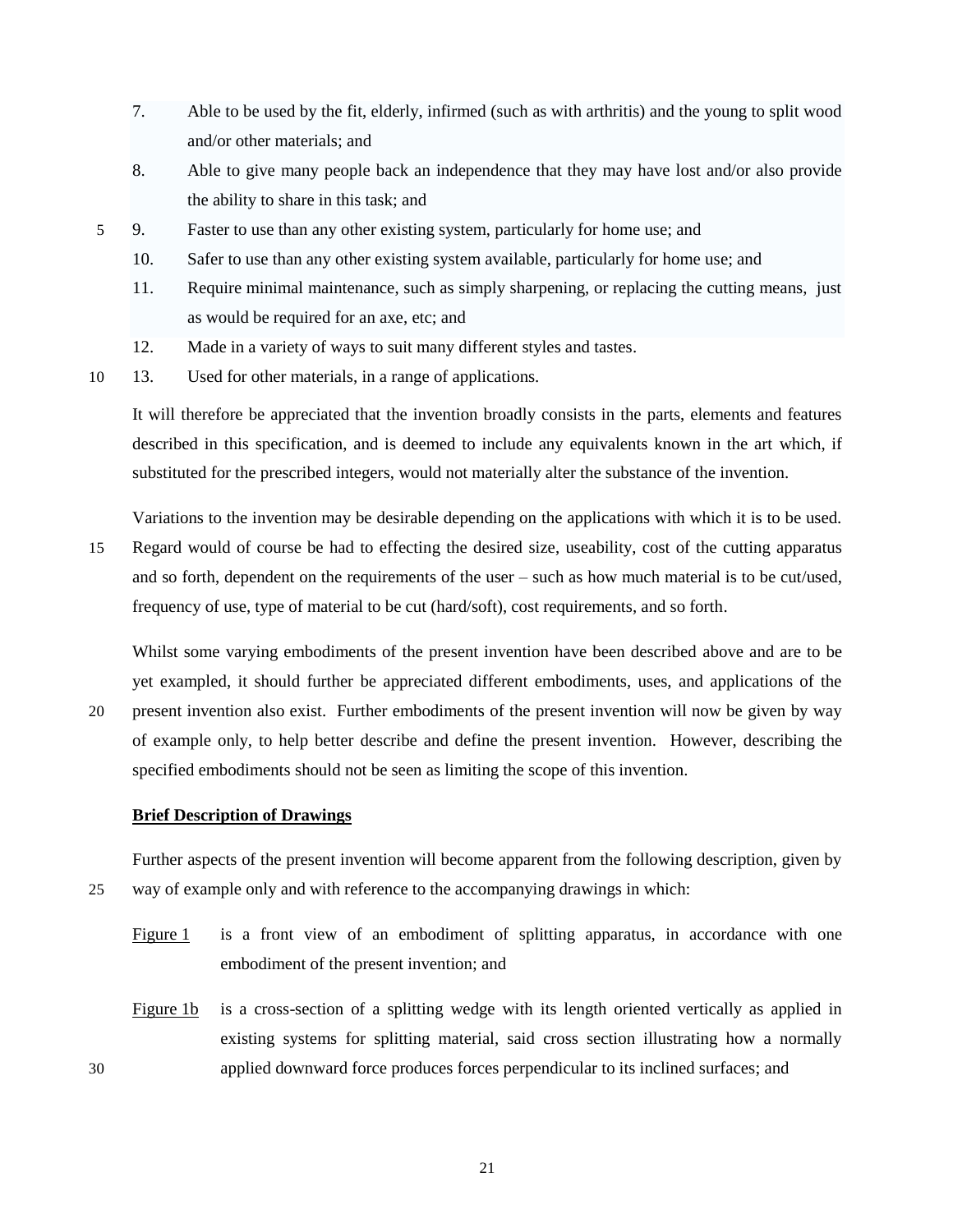- Figure 2 is a perspective view of an embodiment of splitting apparatus, in accordance with one embodiment of the present invention; and
- Figure 3 is a diagrammatic representation of another embodiment of splitting apparatus, in accordance with one embodiment of the present invention.
- 5 Figure 4 is a diagrammatic representation of another embodiment of splitting apparatus, in accordance with another embodiment of the present invention.
	- Figure 5 is a diagrammatic representation of another embodiment of splitting apparatus, in accordance with another embodiment of the present invention.
- Figure 5a is a diagrammatic representation of another embodiment of splitting apparatus, in 10 accordance with another embodiment of the present invention.
	- Figure 6 is a diagrammatic representation of another embodiment of splitting apparatus, in accordance with one embodiment of the present invention.

### **Best Modes for Carrying Out the Invention**

With reference to the present invention by way of example only, there is provided improved splitting 15 apparatus generally indicated by arrow 1, as illustrated in Figures 1 to 6.

The present invention is directed to improved splitting apparatus for use with splitting materials 2. The present invention is further directed in one embodiment, to the use of the apparatus for splitting wood 2 to produce kindling in coarse or fine form; and/or be adapted for use with other materials, including confectionery, ice, and so forth.

20 As can be seen in Figure 1 to 6, the splitting apparatus includes cutting means 3.

The cutting means is substantially as sharp as is determined necessary in order to be able to cut through or into the material being cut/split, or provide a face against which the material fractures and/or splits.

The cutting means includes at least one cutting surface. The cutting surface is at the upper distal edge of the cutting means, where the cutting means contacts the material.

25 The cutting surface may include at least one edge 4 and/or face 5 that contacts the material. The cutting surface may be tapered at 6 along that at least one edge and/or face.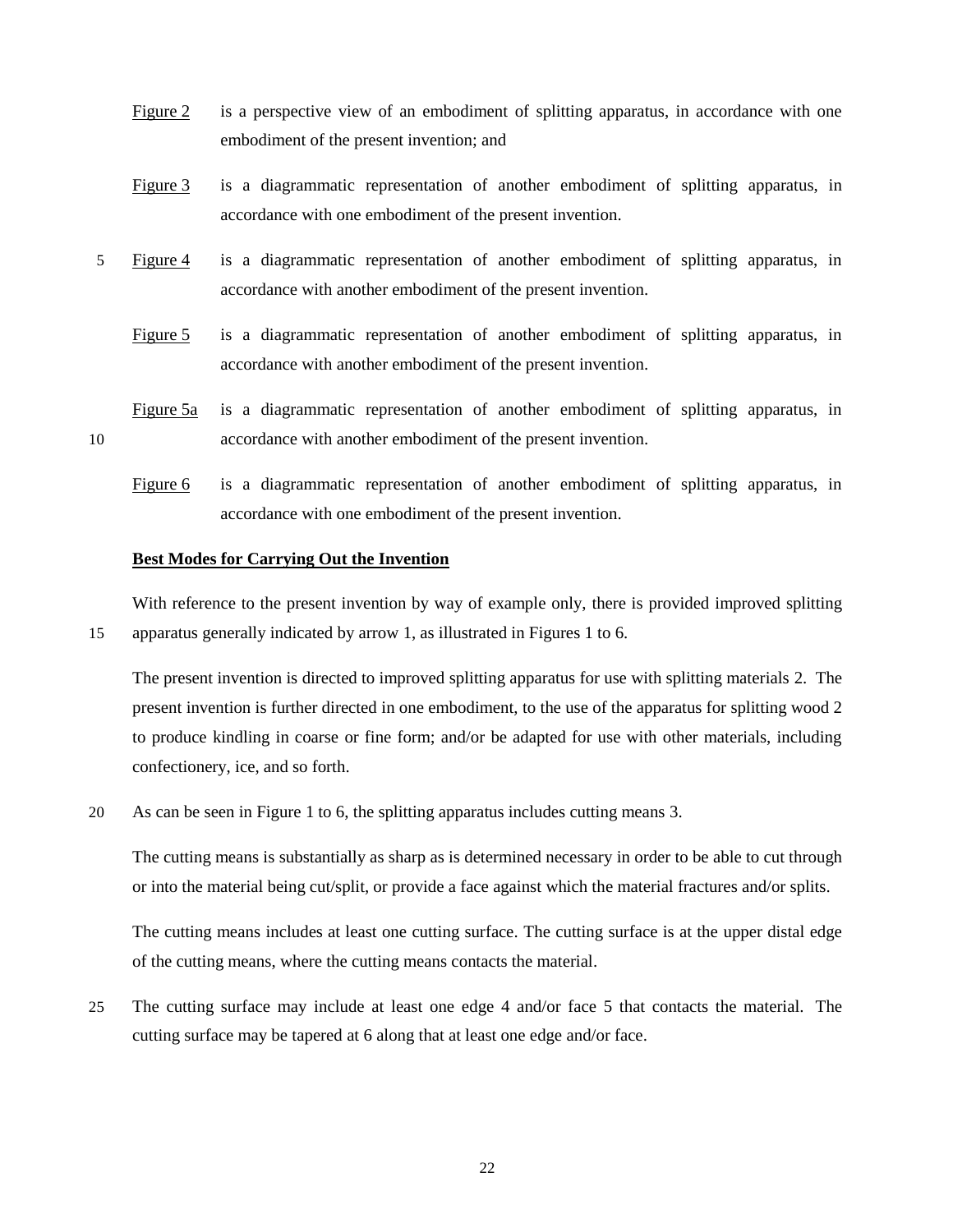The cutting surface edge and/or face are able to be sharpened. In other embodiments, the cutting means may have multiple sharpened edges or surfaces associated with multiple cutting surfaces or there may be multiple cutting means.

In one embodiment of the present invention – where the splitting apparatus is used for splitting wood,

5 the cutting means may be configured to complement the shape of an axe or tomahawk head as in Figures 1-3.

Figure 1b is a cross-section of a splitting wedge with its length oriented vertically as found in existing systems for splitting materials, said cross section illustrating how a normally applied downward force produces forces perpendicular to its inclined surfaces. The present invention achieves the same 10 outcome but in a different way. The cutting means is fixed – it does not move and it is not part of any pressure means.

However, in other embodiments, the cutting means may be similarly or otherwise configured as shown in Figures 4-6.

Preferably the cutting means is made from metal (steel/iron) such as a maul, tomahawk and an axe

15 head. Although reinforced thermoplastics, stone, and so forth may be used for the cutting means depending on the hardness of the material to be split.

The splitting apparatus also includes a flat lower portion of the body at  $7$  – which operates as a base.

The cutting means is attached to the flat lower portion of the body in a secure manner at point 8, achieved via welding, or fixing with any suitable adhesive, or via permanent/removable fasteners such 20 as screws/rivets. In this embodiment, in order to operate effectively, the cutting means is required to be rigidly held relative to the flat lower portion of the body/base, so that there is no potential for the cutting means to break, or for deflection of the cutting means off the material to be cut/split.

Where the cutting means is required to be sharpened, either a means is applied to sharpen it *in situ*, and/or the cutting means is removable for sharpening or replacement (if broken).

25 In other embodiments the cutting means may be inserted into or through an aperture in the face of the base and/or attached to the supporting means or otherwise located and secured via any means suitable. This is an alternative to an option that the cutting means be fitted onto another portion of the body or the base.

As shown in figure 4, 5 and 5a (at point 18) the cutting means may be assisted and/or supported by, but 30 not limited to, multiple cutting means and/or assisted by a wedge, bump, fins or extrusion that is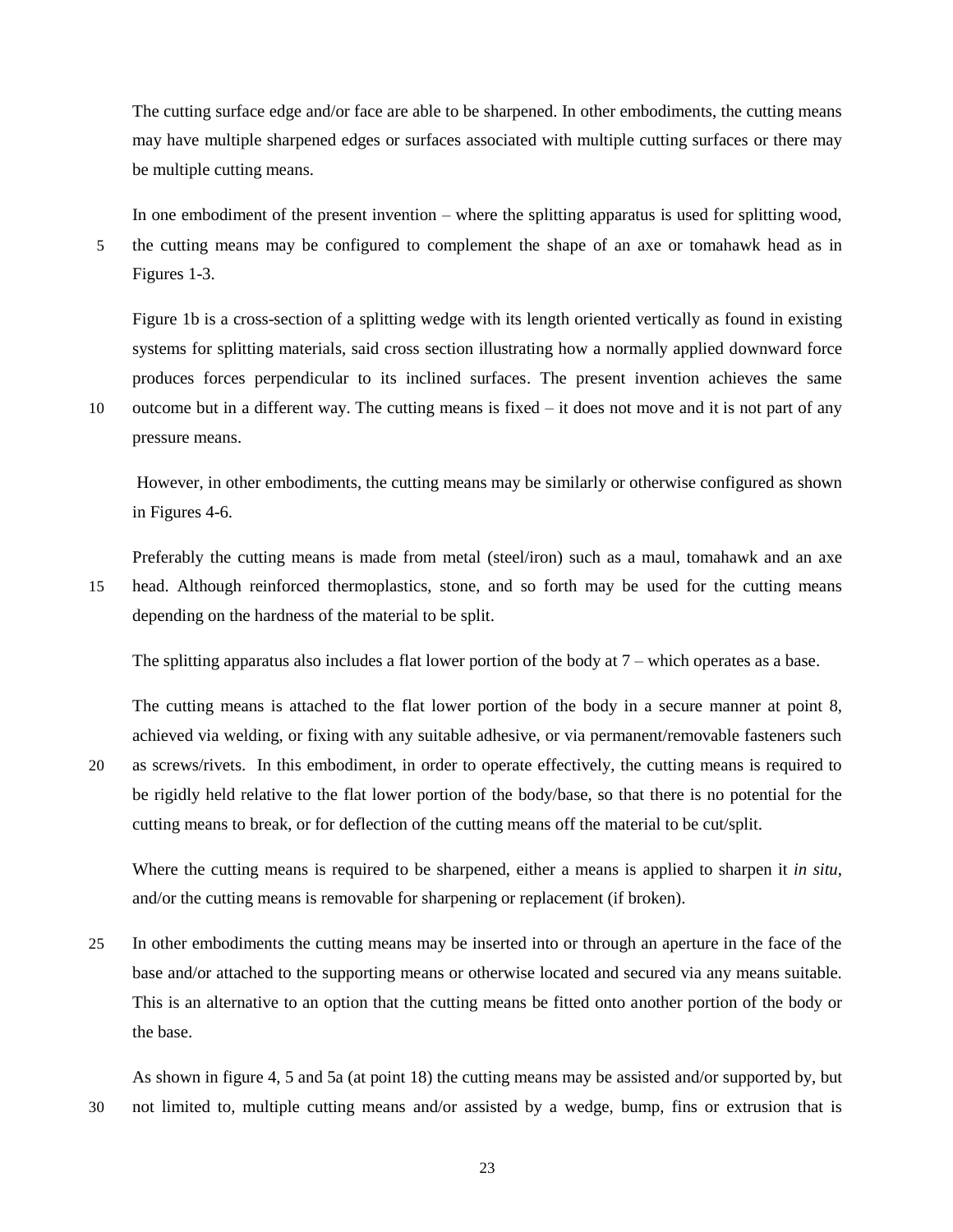situated on or below the safety means, attached securely to the apparatus at any given placement by being welded, screwed, riveted, bolted, cast into the design or otherwise attached securely thereto. This is to aid the splitting action by forcing/splaying the material being used apart further than the blade alone would. The lump, bump, wedge or extrusion would be of equal width or wider than the widest 5 part of the cutting means, it could be fashioned out of any shape such as a wedge shape, fins or solid block and made from any material such as but not limited to metal or plastic.

The cutting means is preferably connected/positioned relative to the centre of the base at 8, but it could be located elsewhere and fixed differently.

The body is is configured to be circular, etc and be substantially adapted at the underside surface of its 10 base 9 to sit substantially flat against a support surface (not shown) to allow for stability. However, the base of the body may be of any shape, including the provision of stabilising means 16, such as 'feet' attached to the underside surface of the base of the body to provide added stability if the body is not sitting true or flat against the surface, or as may be required for decorative purposes, as shown in Figure 2.

- 15 The stabilising means 16 may alternatively include downwardly protruding spikes capable of being pushed into the ground to provide added support as shown in Figure 3; or, for embodiments used in the food or medical industries, where bench-top models may be required, suction cups/systems may be fitted to the base to provide a firm grip and stability of the splitting apparatus, as illustrated in Figure 1.
- In other embodiments no stabilising means may be attached to the base of the splitting apparatus, 20 particularly where the size and weight of the apparatus is sufficient to maintain it flat against a surface. In yet other versions, there may be no base used to stabilise the splitting apparatus, as shown in Figure 4, the spikes at the end of the supporting means 16 may be elongated and used to provide support by, for example, being pushed into the ground or tree log to a depth sufficient to provide stability.
- In yet other versions, there may be included wheels to facilitate movement of the splitting apparatus to 25 improve the ease with which varyingly sized splitting apparatus may be moved from location to location where it is required to be used. Also, there may be some form of shock absorbing system included to aid in absorbing the shock/force generated when using the apparatus.

In addition to stability, the thickness of the base of the body is designed to provide secure attachment of the cutting means to the body in the desired location. The body, illustrated in the Figures, is made of 30 metal (steel) material. If the cutting means is made from metal (like an axe head illustrated in the

figures) then the body is best made from a metal plate that is a minimum of 6-8mm thick to provide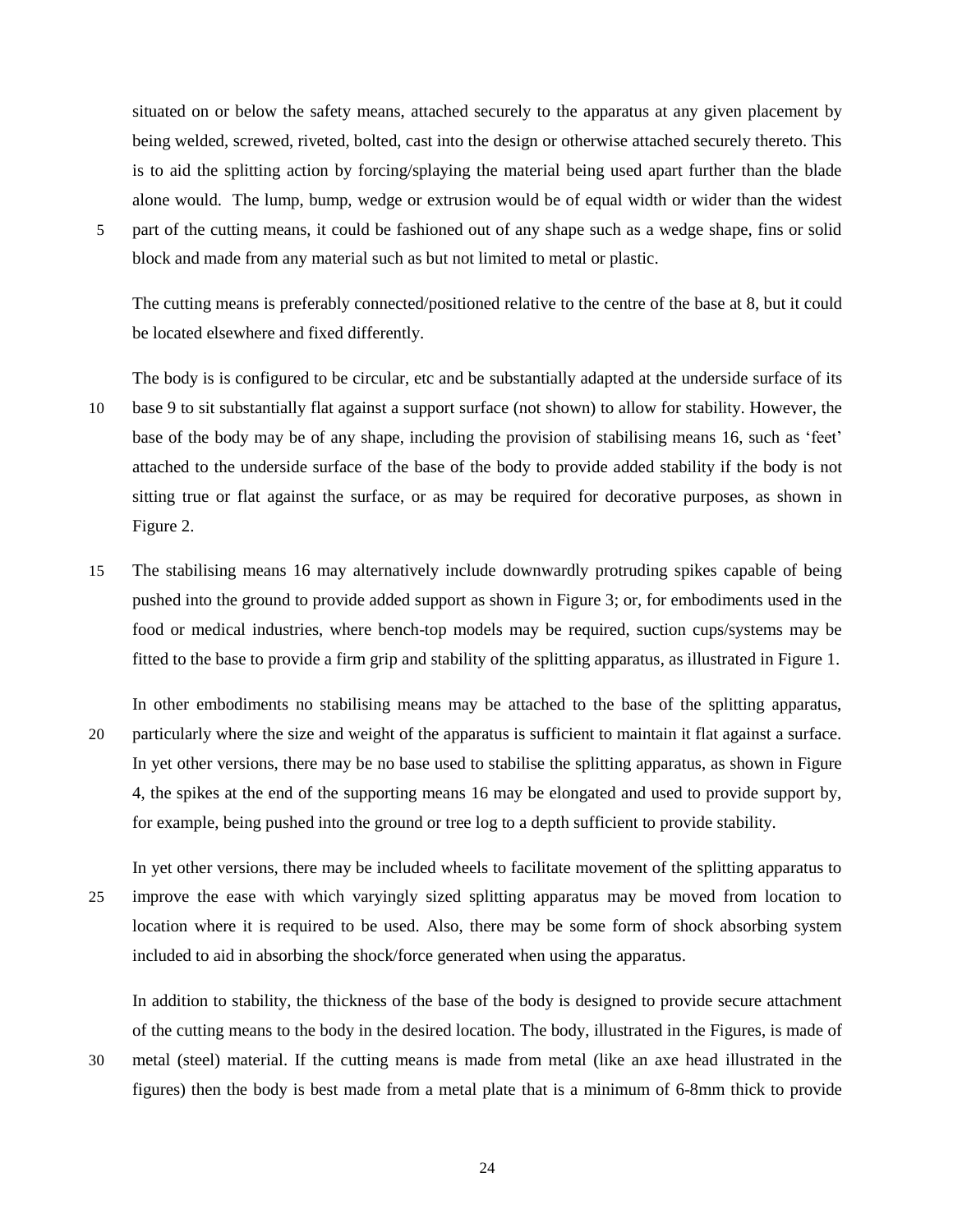stability and secure fixing by welding to thecutting means and supporting means of the splitting apparatus.

The splitting apparatus also includes supporting means 10. The supporting means supports safety means 11 of the splitting apparatus.

5 Depending on the configuration of the cutting apparatus there may be multiple supporting means, or there can be a single supporting means. In Figures 1-3, there are two supporting means illustrated, but there may be more or less depending on the configuration. The number and location of the supporting means around the periphery of the body, depends on the material to be split.

The supporting means extends in a plane perpendicular from the plane of the base, and separates the 10 base from the safety means by a preferred distance (shown at 12a), and to separate the safety means from the cutting means by a preferred distance (shown at 12).

Preferably the supporting means is made from metal (steel) because this can be securely welded to the body and safety means which gives optimum strength. The supporting means could however be made from any suitable material or combinations thereof – such as wood or reinforced plastic and so forth,

15 in a version of the splitting apparatus that requires less strength - such as for some food products.

They supporting means are fixed to the base and the safety means by being welded, screwed/riveted or glued with an appropriate adhesive. They may be removable and of any length desired.

In addtition to the supporting means, there may be additional bracing means to provide further rigidity to the cutting means and the supporting means (shown at 17)

20 The safety means is configured to be round (circular) but could be otherwise configured to be any other shape such as square, oblong etc.

The safety means is located on the top of the supporting means to which it is welded or otherwise affixed/attached.

The safety means is made out of any suitable material such as metal (steel), but it could be made out of 25 any other suitable materials or combinations thereof - including wood, thermoplastic materials (reinforced or otherwise), or rubber; particularly in variations that require less strength to be needed for the safety means.

The safety means is designed to prevent the user from injuring themselves on the exposed sharpened edge of the cutting means. The safety means may be coating with rubberized or softer thermoplastics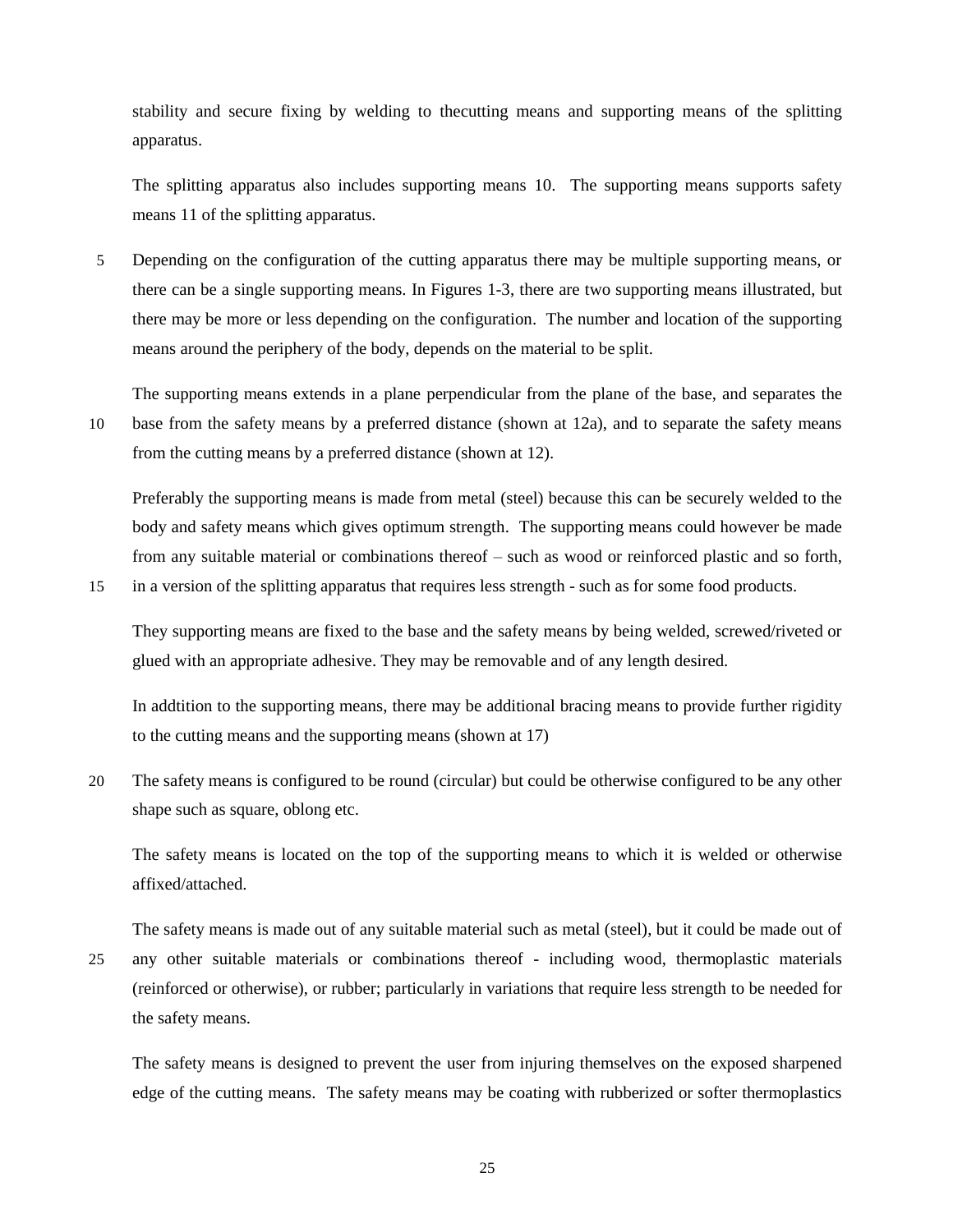material for added safety, of for aesthetic purposes. In addition, the safety means stops the material from easily moving outside of the safety means internal area.

Where the splitting apparatus is adapted to be used for preferred materials, including confectionery and/or ice, the entire splitting apparatus may be placed inside a receptacle (container means) 13

5 configured to accommodate the splitting apparatus and provide a means to prevent the material from scattering when split. After the splitting action has occurred, the splitting apparatus may be removed from the receptacle/container and the split material (such as with confectionery and/or ice) is retained in the container and is easily then transferred to another collection point.

The splitting apparatus also includes storage means 14 for use with the cutting means when the cutting 10 apparatus is not in use.

The storage means operates as a cover for the sharp surface(s) of the cutting means, to help prevent damage to the cutting surface when the kindling cutter is not in use; or, to prevent injury to any person that could otherwise come in contact with the cutting surface(s).

The cover may be made out of any suitable hard or soft materials including leather, vinyl, plastic, metal 15 and so forth.

### **Example 1**

Method of assembling the splitting apparatus in one embodiment is achieved by the following steps:

- a) From a substantially flat piece of the constructional material, cut out the body/base to a desired shape, size and thickness; and
- 20 b) Determine the cutting means to be used; and
	- c) Attach the cutting means to the centre of body; and
	- d) Cut supporting means to a desired length and attach relative to the base;
	- e) Prepare the safety means to a preferred size and shape to complement the base, or as may be required to accommodate the material to be split within a central aperture provided in the
- 25 safety means; and
	- f) Position the safety means relative to the upper distal ends of the supporting means and secure in one or more locations; and
	- g) Engage optional stabilising means as required.

It is to be noted the stabilising means may be an extension of the length of the supporting means that 30 extend beyond the base/body.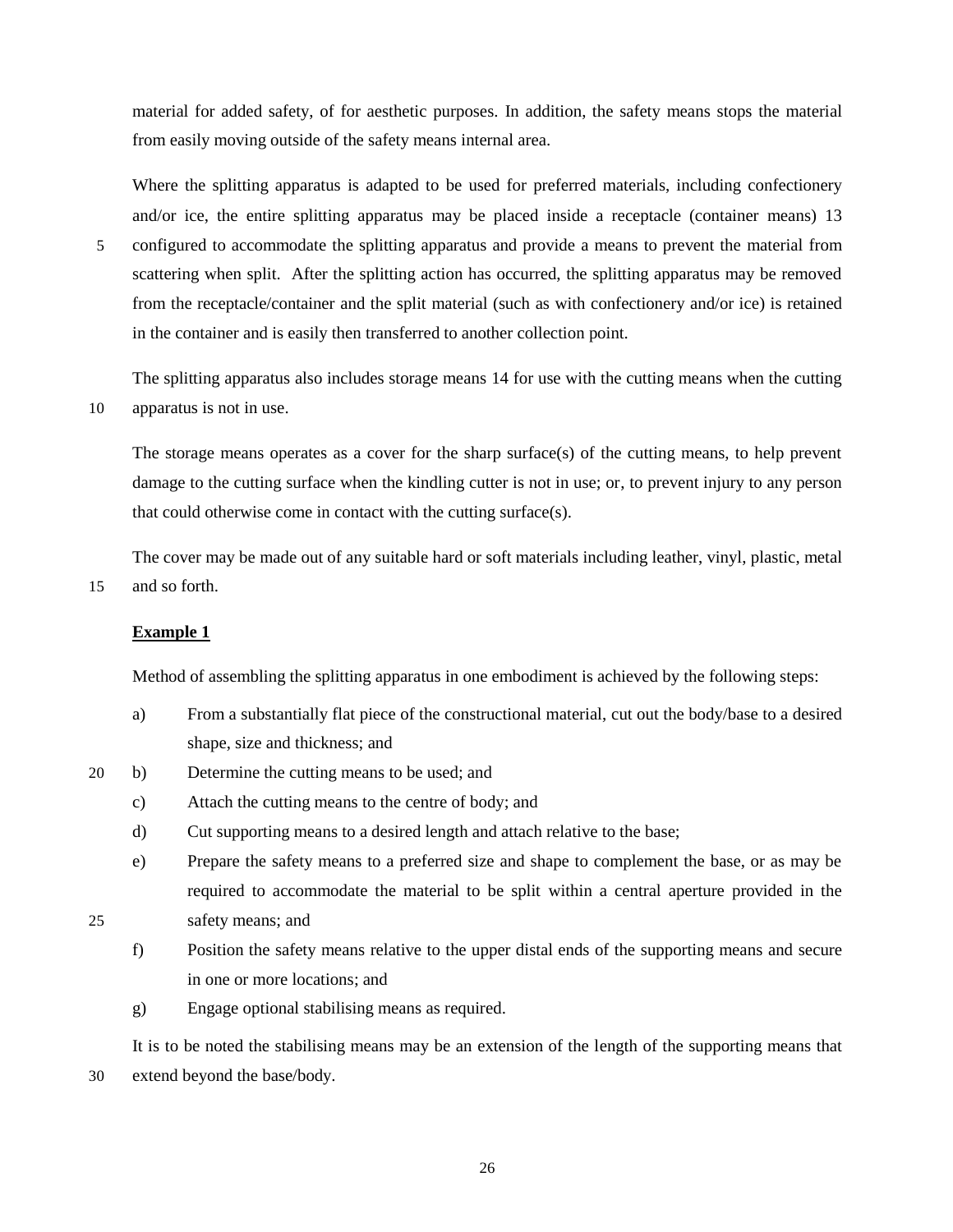An alternative assembly option includes:

- a) From a substantially flat piece of the constructional material, cut out the various flat sections of the supporting apparatus to the desired shape and size and thickness. This would include at least one of – safety means, base, stabilising apparatus, supporting apparatus and potentially 5 container means (which may subsequently require bending/forming into preferred shape); and
	- b) Prepare the safety means to a preferred size and shape whether to complement the base, or as may be required to accommodate and/or guide the material to be split within a central aperture provided in the safety means; and

- c) Prepare the supporting means to a desired length and determine whether the supporting means 10 is to be attached to a base, to extended stabilising means to project from around the supporting means, or whether the supporting means will be sharpened to include spiked outer distal ends and thus stand-alone; and
	- d) Position the safety means on to the upper distal ends of the supporting means and secure in one or more locations; and
- 15 e) Determine the cutting means to be used; and
	- f) Fix the cutting means in a position that will be substantially central to the final body; and
	- g) Fix the supporting means to the remaining relevant portions of the body (depending on the embodiment desired), such as a base, stabilising means, and/or cutting means by welding or otherwise affixing; and
- 20 h) Attach optional stabilising means and/or container means as required.

### **Example 2**

In using the splitting apparatus, the following steps are followed:

- a) Stabilise the splitting apparatus against a surface on which it is to be used; and
- b) Place material you wish to split (in this case wood) down through the centre of the safety 25 means (as shown at 2a in Figure 1) until it rests on top of the cutting means; and
	- c) Support the material, if required, with one hand so that it is in a substantially vertical arrangement and sits on top of the cutting means (which would be substantially centred on the base and in turn centered with respect to the safety means); and
- 
- d) Holding pressure means in the other hand, tap gently but firmly on to the top of the material 30 forcing the material downwards on to the cutting means, until the material splits (using as much force as may be required)

It is to be noted the process may be repeated several times to further split the pieces of material obtained from previous splitting actions, until they reach the desired thickness, number and so forth.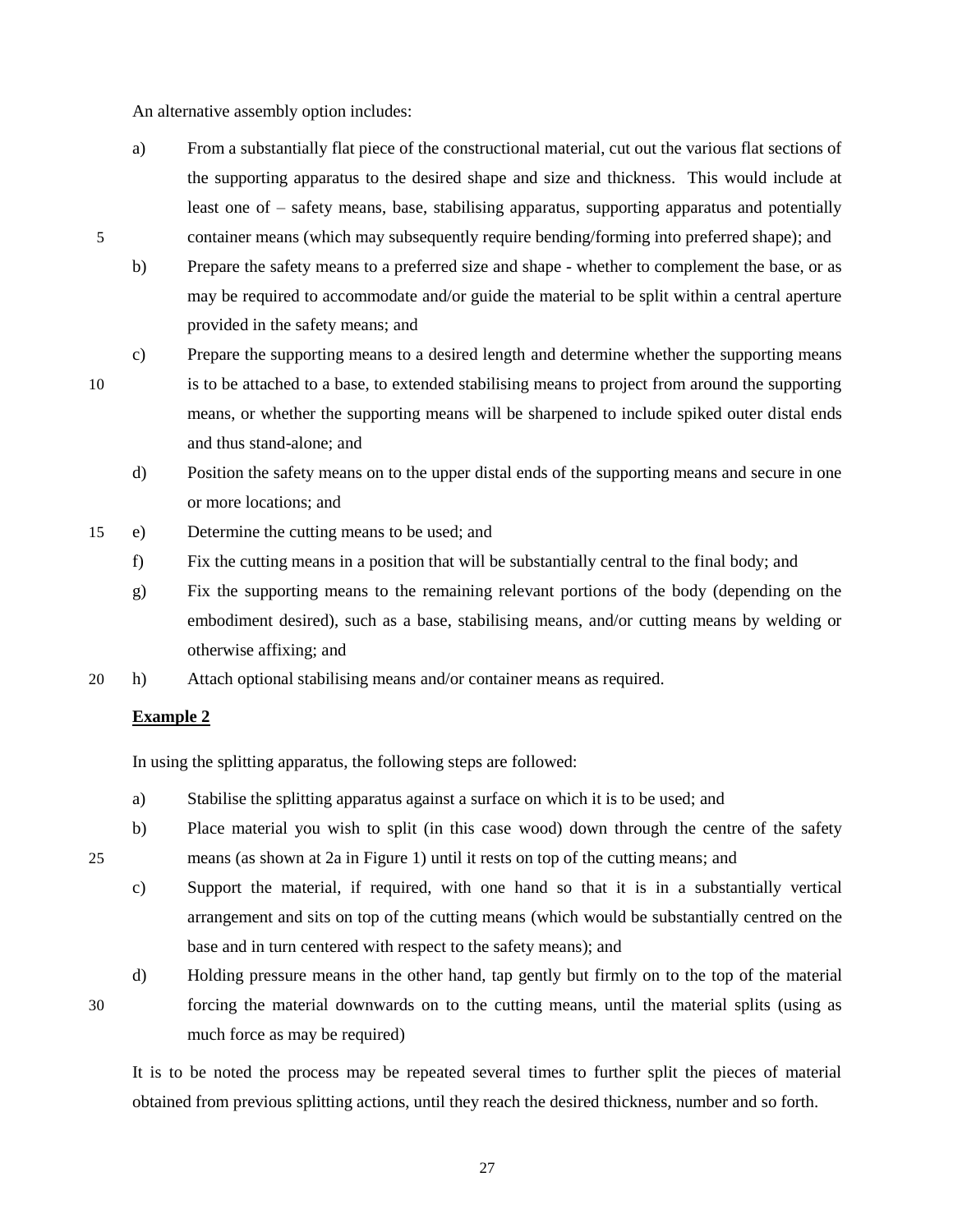In order to split the material, a pressure means is required. The pressure means 15 in this case is a mallet. However any pressure means may be used, including a hammer, rock, log, sledge hammer and so forth may be used. The configuration of the present invention is such that less force and physical energy is required to be expended by the user in order to split the material. The pressure means is 5 merely a means to drive the material on to the cutting edge of the cutting means.

The pressure required to be applied is substantially less than would be required if the user was wielding a maul, an axe or tomahawk to cut the wood, or as may be used in mechanical devices relying on electric or motorised hydraulic or pneumatic systems to apply the pressure.

While reference in the present description has referred to the cutting means being attached to the base, 10 it should be appreciated that in other potential embodiments of the present invention the cutting means could instead be attached to at least two supporting means, yet still be oriented relative to, but distanced from, a base. This is exampled in Figure 4 where, for one potential embodiment, the two supporting means are diametrically opposite each other. Further, in yet another option the cutting means could be connected to both the base and supporting means (not shown).

15 In any of the embodiments of the present invention there may be additional bracing (shown at 17) to provide further rigidity to the cutting means as exampled in Figure 4-5.

Or, in yet another version as exampled in Figure 5 and 5a, the cutting means may be located at the base of the supporting means, the bottom edge of the cutting means sits securely inserted into a wedge, which is to assist with the splaying of the material and provides a stable slot for the cutting means to sit

20 but could be fixed.

The wedge is fixed securely to the base by bolts/screws or welding etc or cast/molded as one piece. If the cutting means was effectively splaying the material the wedge could just be an extension of the base and be of any shape as long as it provides a stable support for the upper segment.

The supporting means still support the cutting means and safety means but are not attached and fixed 25 directly to the base, to allow for easy removal.

This variation still allows the apparatus to be used in the same manner as other embodiments but allows it to be easily split into two parts. One reason for this, is so the top half can be removed and turned over to fit back over the bottom half which makes the unit more compact and protects the cutting means for sale, transportation or storage when not in use.

30 Also in this version the supporting means could be manufactured to continue under the cutting means to form a cross brace that the cutting means is attached to, this cross brace would be an extension of the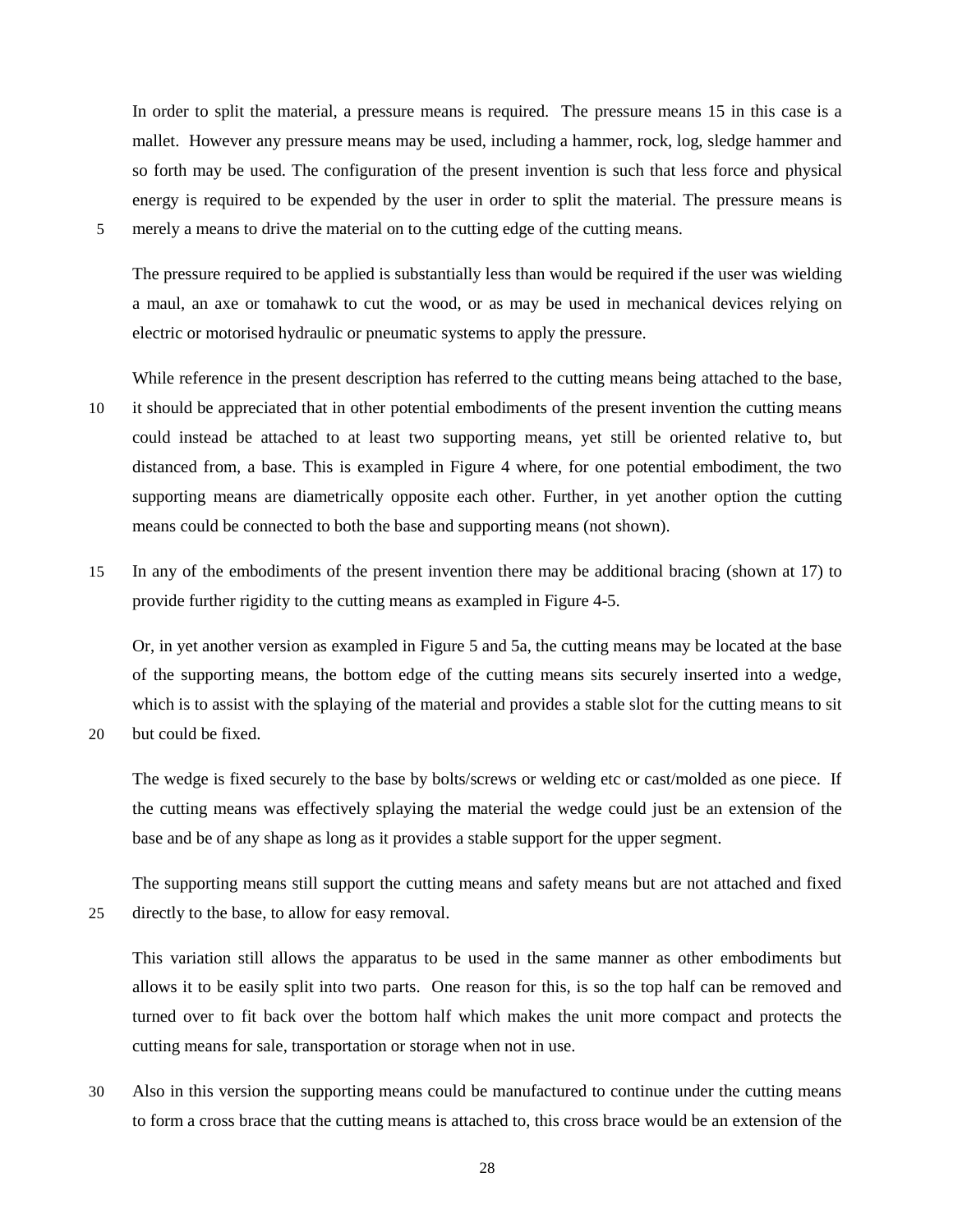supporting means and this would mean that the supporting means is still connected to the base by the extrusion 'wedge' that forms part of the base.

In another variation, exampled in Figure 6, the supporting means may be configured as, but not limited to, an 'x' configuration with pivotal axis points (shown at 19) that allow for the splitting apparatus to

5 be collapsible for storage and transportation. The pivoting points would most likely be located at the centre of the 'x' and if required at the points where the base and safety means attach to the supporting means. There would be locking tabs to secure the splitting apparatus in the position to prevent collapse of the invention while in use.

When referring to the description of the present invention, it should also be understood that the term 10 "comprise" where used herein is not to be considered to be used in a limiting sense. Accordingly, 'comprise' does not represent nor define an exclusive set of items, but includes the possibility of other components and items being added to the list.

This specification is also based on the understanding of the inventor regarding the prior art. The prior art description should not be regarded as being an authoritative disclosure of the true state of the prior 15 art but rather as referring to considerations in and brought to the mind and attention of the inventor when developing this invention.

Aspects of the present invention have been described by way of example only and it should be appreciated that modifications and additions may be made thereto without departing from the scope thereof, as defined in the appended claims.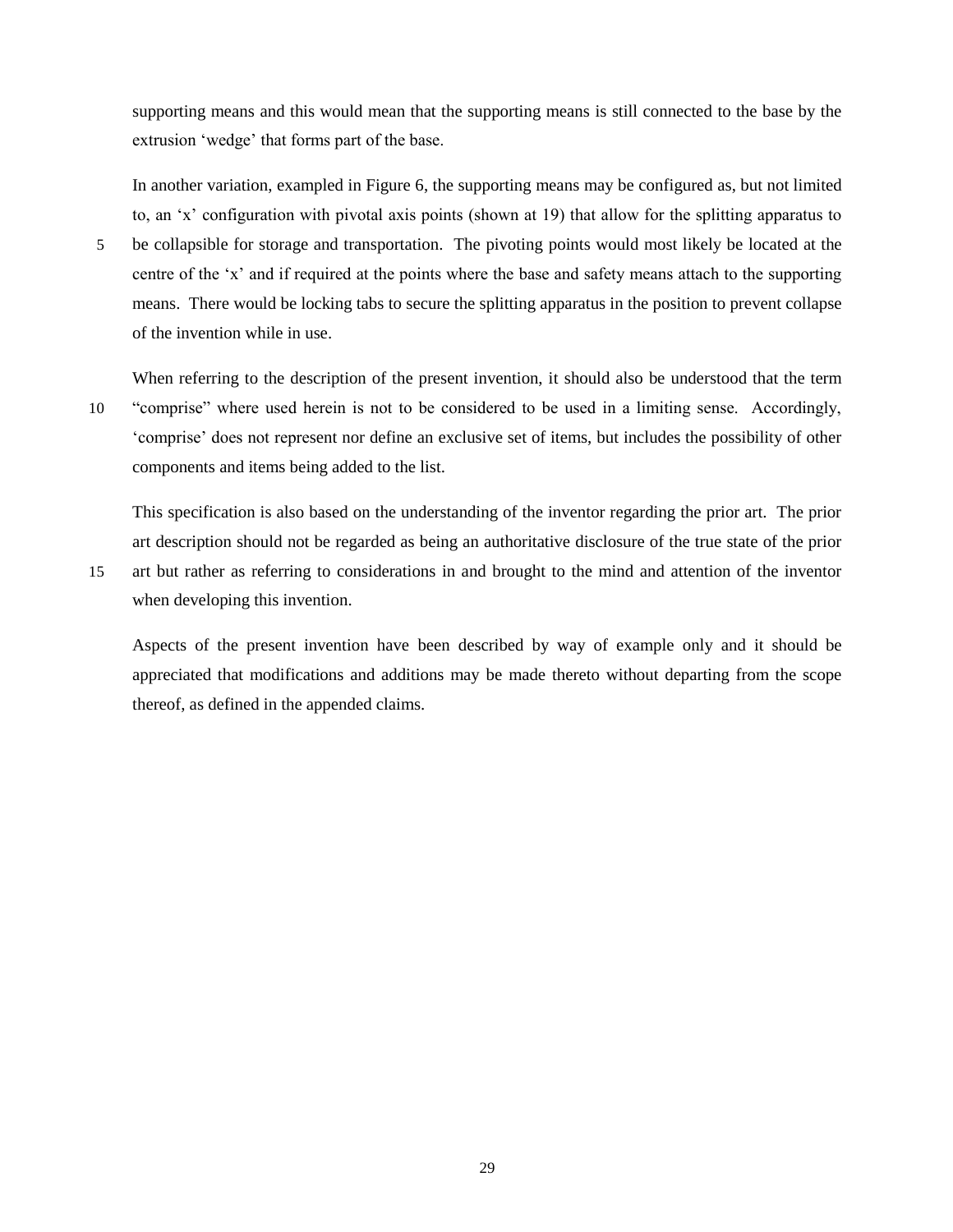#### THE CLAIMS DEFINING THE INVENTION ARE:

- 1. Splitting apparatus for splitting material, said material including an upper end and a lower end, said splitting apparatus including a body, said body including cutting means, said cutting means including at least one cutting surface, said cutting surface including at least one cutting edge oriented vertically, the cutting means being configured to effect an upward force against a portion of the lower end of a said material sufficient to split the material on application of a separate downward force applied to the upper end of the material, and said body including safety means and substantially elongate supporting means, said elongate supporting means configured in a substantially perpendicular arrangement relative to said cutting means wherein said cutting means is encompassed by said supporting means, and said supporting means engaging with said safety means and retaining said safety means at a predetermined vertical distance from the cutting means, said safety means being located in the vicinity of the upper end of the material, and said safety means in conjunction with said supporting means providing hands free support of the material such that its lower end rests on said at least one cutting surface and its upper end extends either or both level with and above said safety means, and the splitting apparatus characterised by said safety means being configured to surround said material and limit the ability of both the means for applying the separate downward force and an operator's hands from contacting the cutting means.
- 2. Splitting apparatus as claimed in Claim 1 wherein the safety means of the body is configured to include a substantially central aperture to either or both accommodate and guide therewithin the materials to be split.
- 3. Splitting apparatus as claimed in Claim 2 wherein the elongate supporting means of the body distances the safety means from a surface on which the splitting apparatus is used.
- 4. Splitting apparatus as claimed in Claim 3 wherein the body includes stabilising means.
- 5. Splitting apparatus as claimed in Claim 2 wherein the body of the splitting apparatus includes a base.
- 6. Splitting apparatus as claimed in Claim 5 wherein either or both the base and the elongate supporting means of the body are adapted to stabilise the splitting apparatus relative to a surface on which the splitting apparatus is used.
- 7. Splitting apparatus as claimed in Claim 6 wherein either or both the elongate supporting means of the body and the base include stabilising means.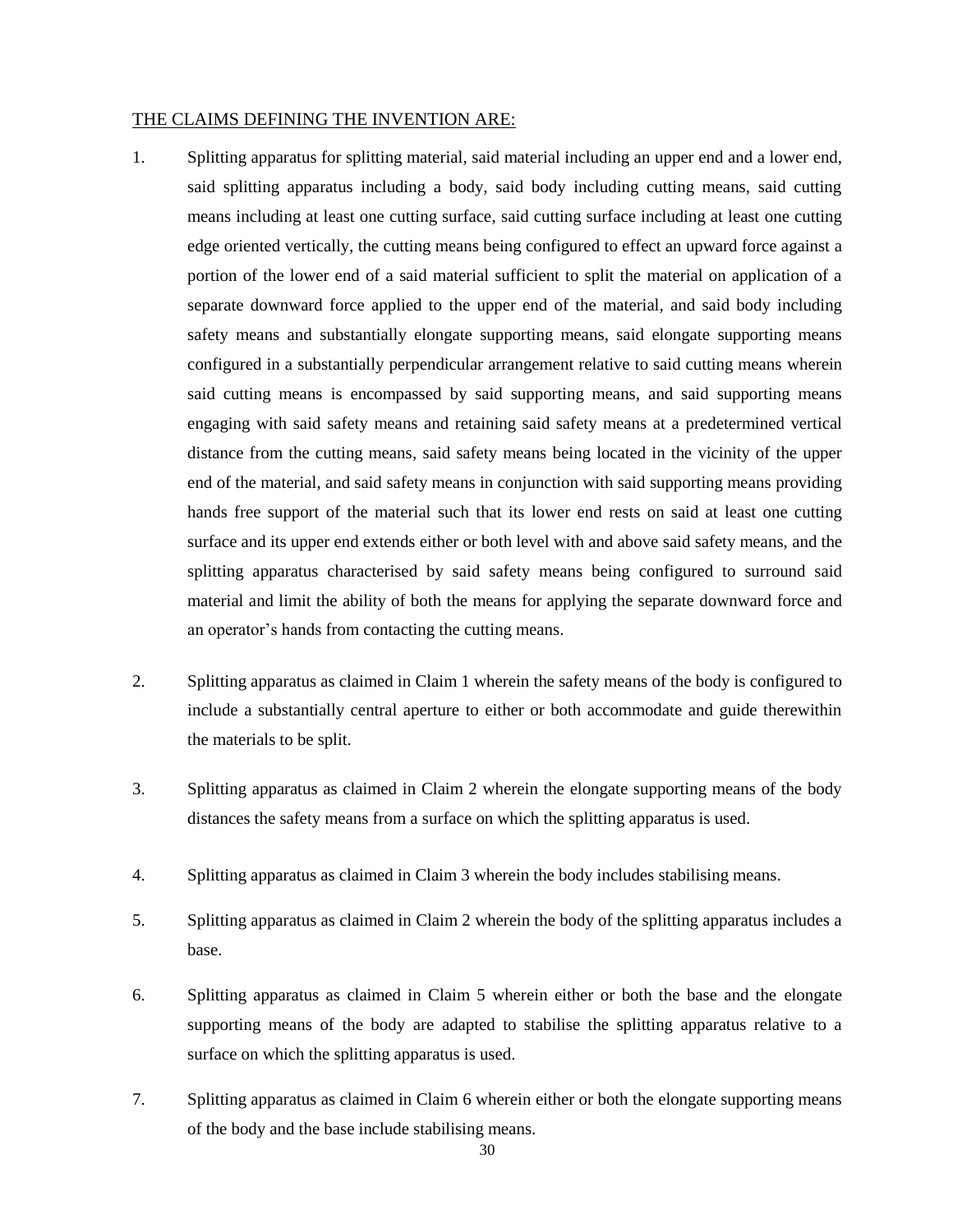- 8. Splitting apparatus as claimed in Claim 7 wherein the splitting apparatus is adapted to include deflecting means to deflect split materials away from the cutting means, to keep the cutting means clear of materials.
- 9. Splitting apparatus as claimed in Claim 8 wherein the splitting apparatus is adapted to include container means to contain therewithin split materials effected during the splitting of the materials.
- 10. Splitting apparatus as claimed in Claim 9 wherein the cutting means is also adapted to be attached to at least one of, the supporting means, the base, stabilising means associated with the body.
- 11. Splitting apparatus as claimed in Claim 10 wherein the cutting means is located at a predetermined distance from at least one of the safety means, the supporting means, the base or the surface on which the splitting apparatus is used.
- 12. Splitting apparatus as claimed in Claim 11 wherein the cutting means is adjustable as to its position and orientation of the at least one cutting surfaces.
- 13. Splitting apparatus as claimed in Claim 12 wherein the cutting surface includes at least one inclined surface.
- 14. Splitting apparatus as claimed in Claim 13 wherein the splitting apparatus is adapted to be collapsible for at least one of storage, transport, manufacturing purposes.
- 15. Splitting apparatus as claimed in Claim 14 wherein the splitting apparatus is adapted as a kit set.
- 16. A method of manufacturing splitting apparatus for splitting materials as claimed in Claim 1 to 15, said material including an upper end and a lower end, said splitting apparatus including a body, said body including cutting means, said cutting means including at least one cutting surface, said cutting surface including at least one cutting edge oriented vertically, the cutting means being configured to effect an upward force against a portion of the lower end of a said material sufficient to split the material on application of a separate downward force applied to the upper end of the material, and said body including safety means and substantially elongate supporting means, said elongate supporting means configured in a substantially perpendicular arrangement relative to said cutting means wherein said cutting means is encompassed by said supporting means, and said supporting means engaging with said safety means and retaining said safety means at a predetermined vertical distance from the cutting means, said safety means being located in the vicinity of the upper end of the material, and said safety means in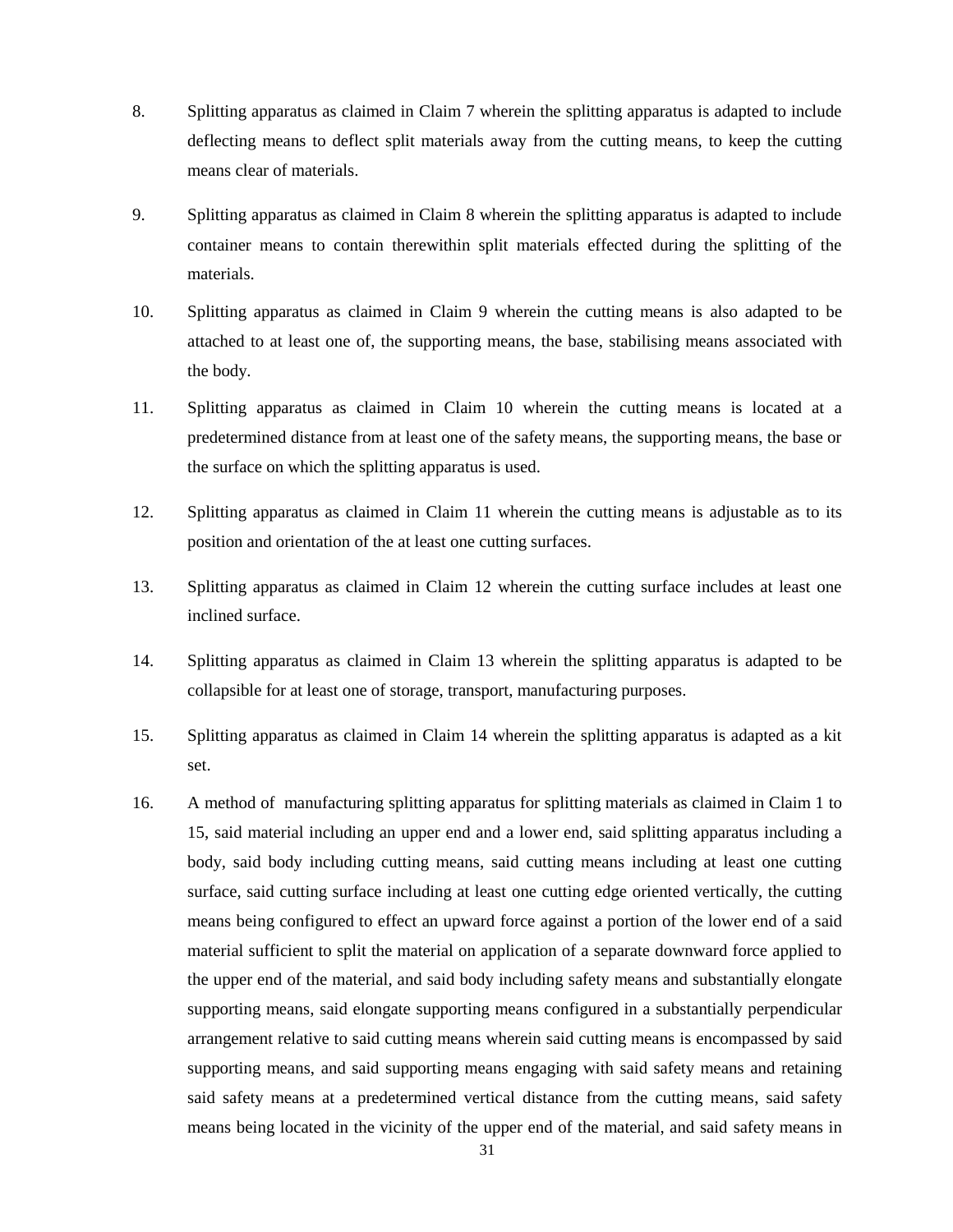conjunction with said supporting means providing hands free support of the material such that its lower end rests on said at least one cutting surface and its upper end extends either or both level with and above said safety means, and the splitting apparatus characterised by said safety means being configured to surround said material and limit the ability of both the means for applying the separate downward force and an operator's hands from contacting the cutting means; said method including the steps of:

- a) Determining the cutting means to be used; and
- b) From constructional materials preparing the body to predetermined dimensions, said body including safety means having a central aperture to accommodate and/or guide therewithin the material to be split; and
- c) Preparing elongate supporting means to a predetermined length; and
- d) Attaching the safety means at or adjacent the upper distal ends of the supporting means and securing same in one or more locations; and
- e) Fixing the cutting means to the body such that the cutting surface of the cutting means is oriented vertically; and
- f) Attaching any one or more of a base, stabilising means, container means, as required.
- 17. Splitting apparatus substantially as described herein with reference to the included examples and accompanying figures.
- 18. A method of manufacturing splitting apparatus for splitting materials, substantially as described herein with reference to the included examples and accompanying figures.

### **VAUGHAN JOHN HUTCHINSON**

**By his attorneys**

Renise Your Harding

## **IPSPEC (NZ) LIMITED**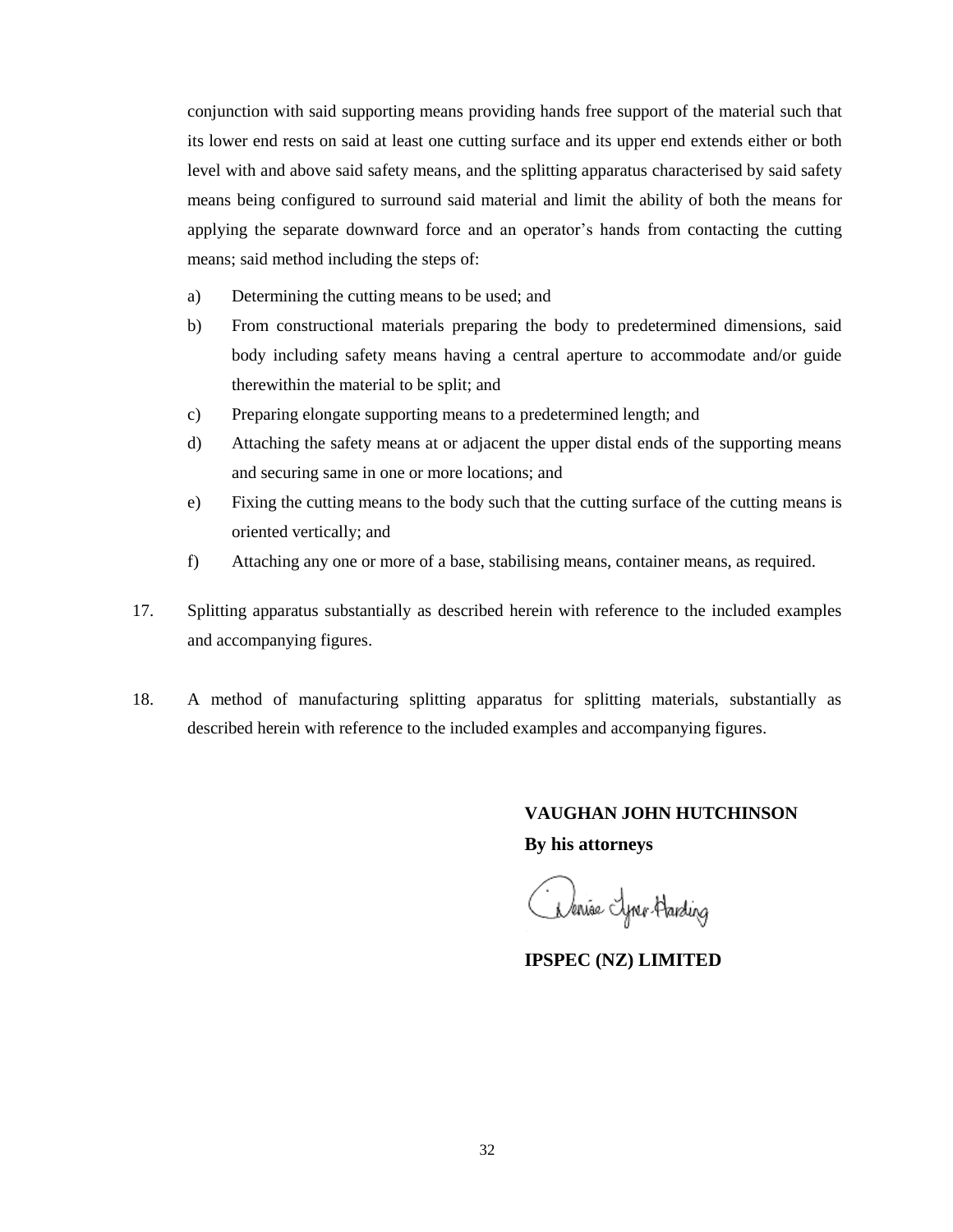

**FIGURE 1B**

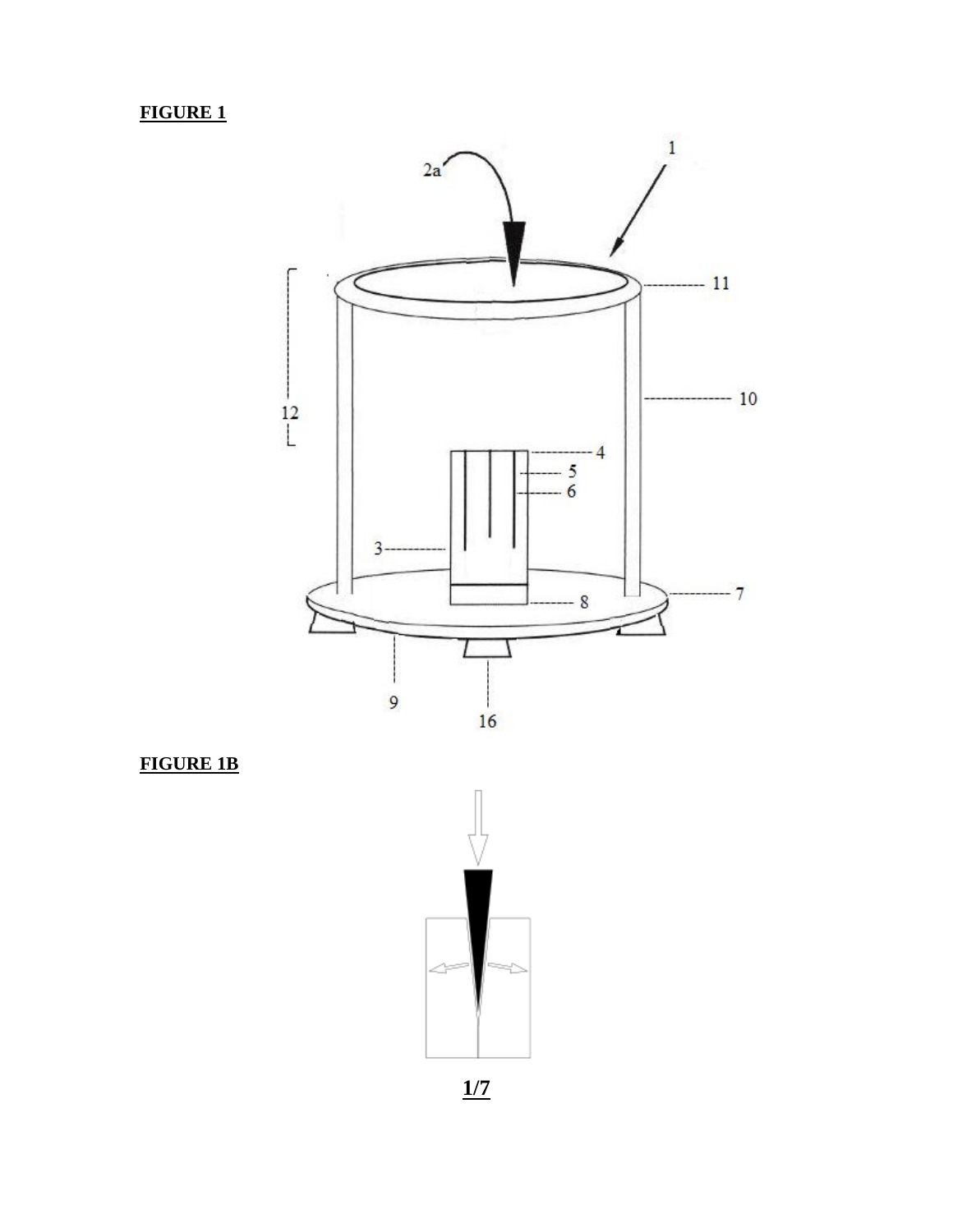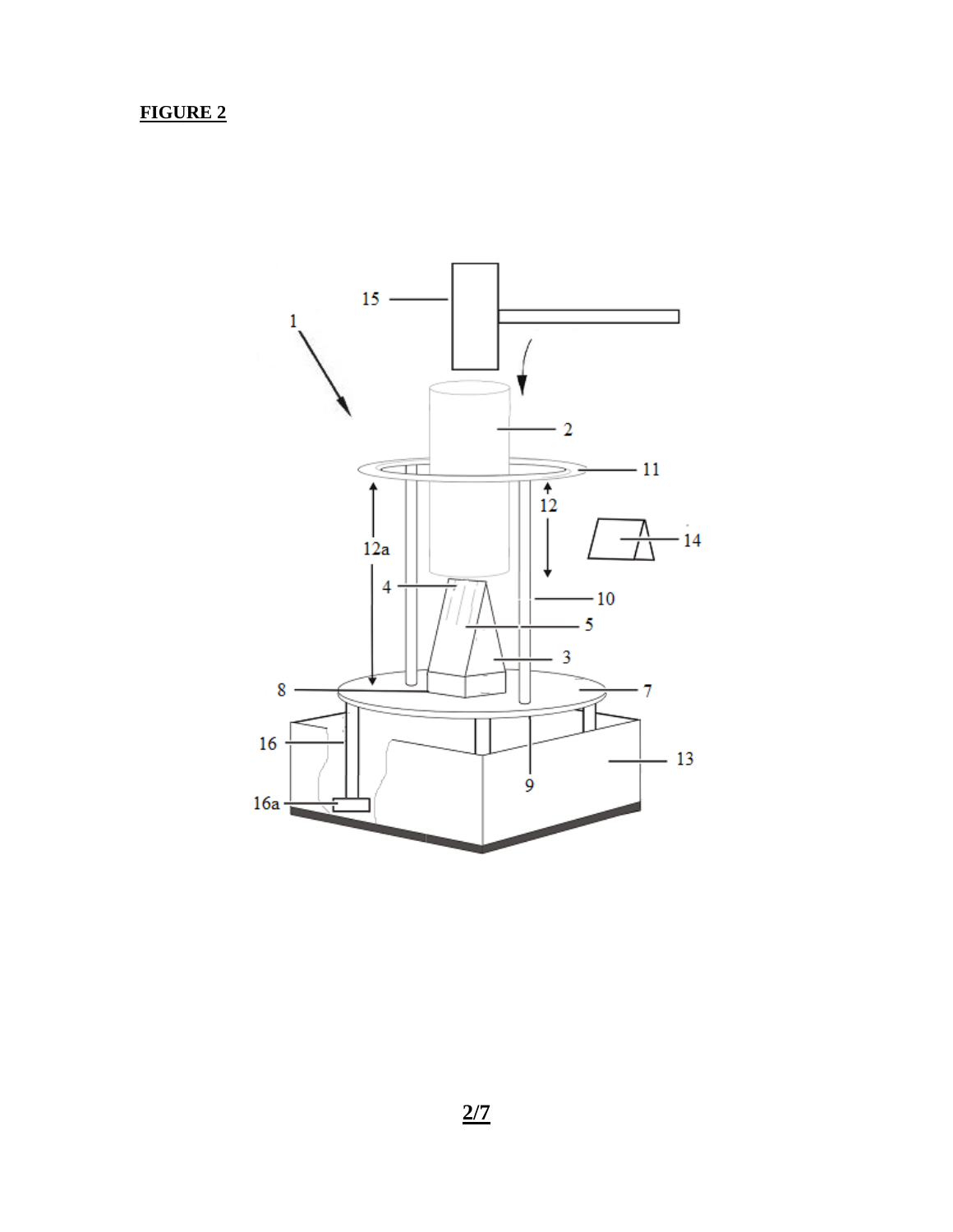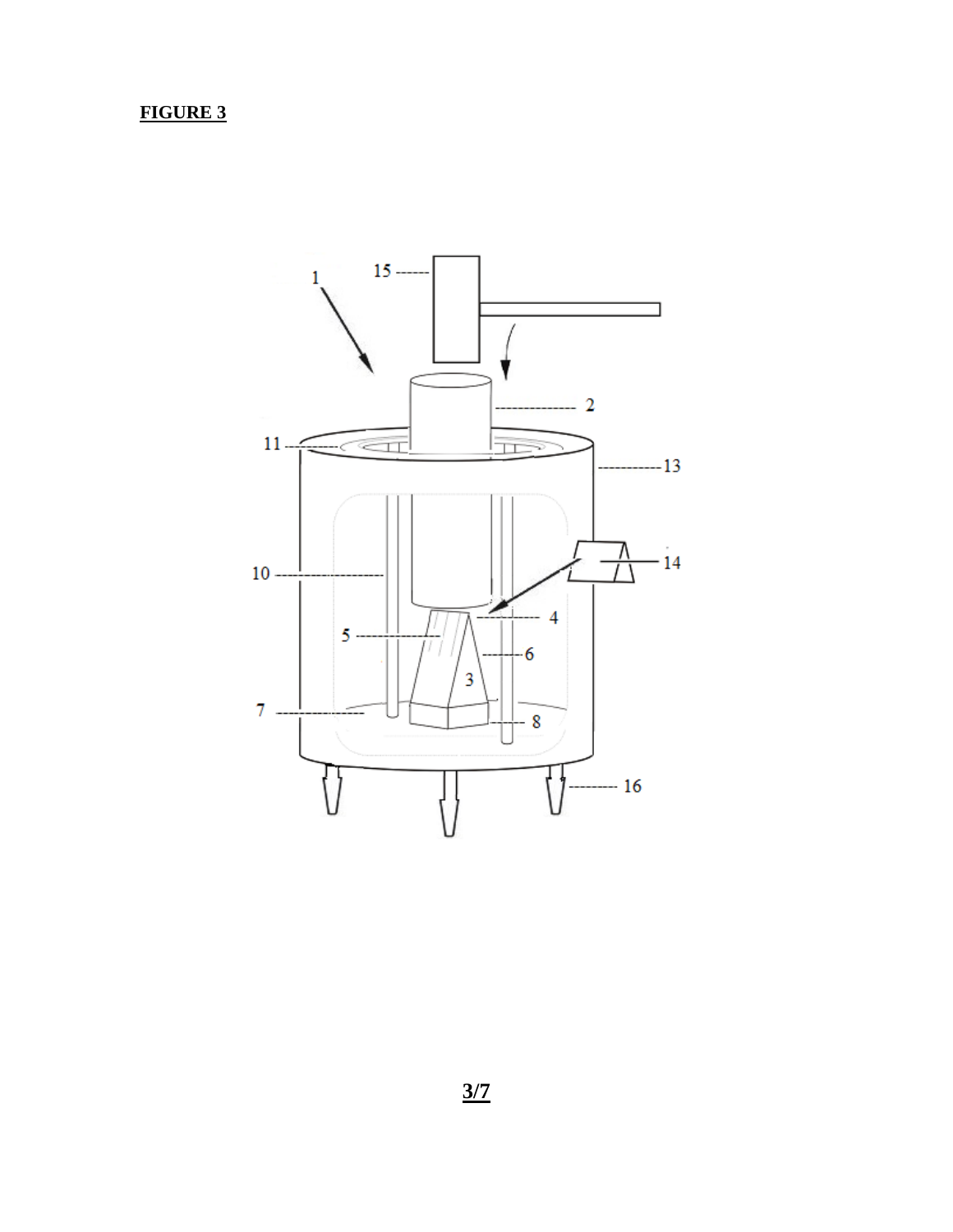

**4/7**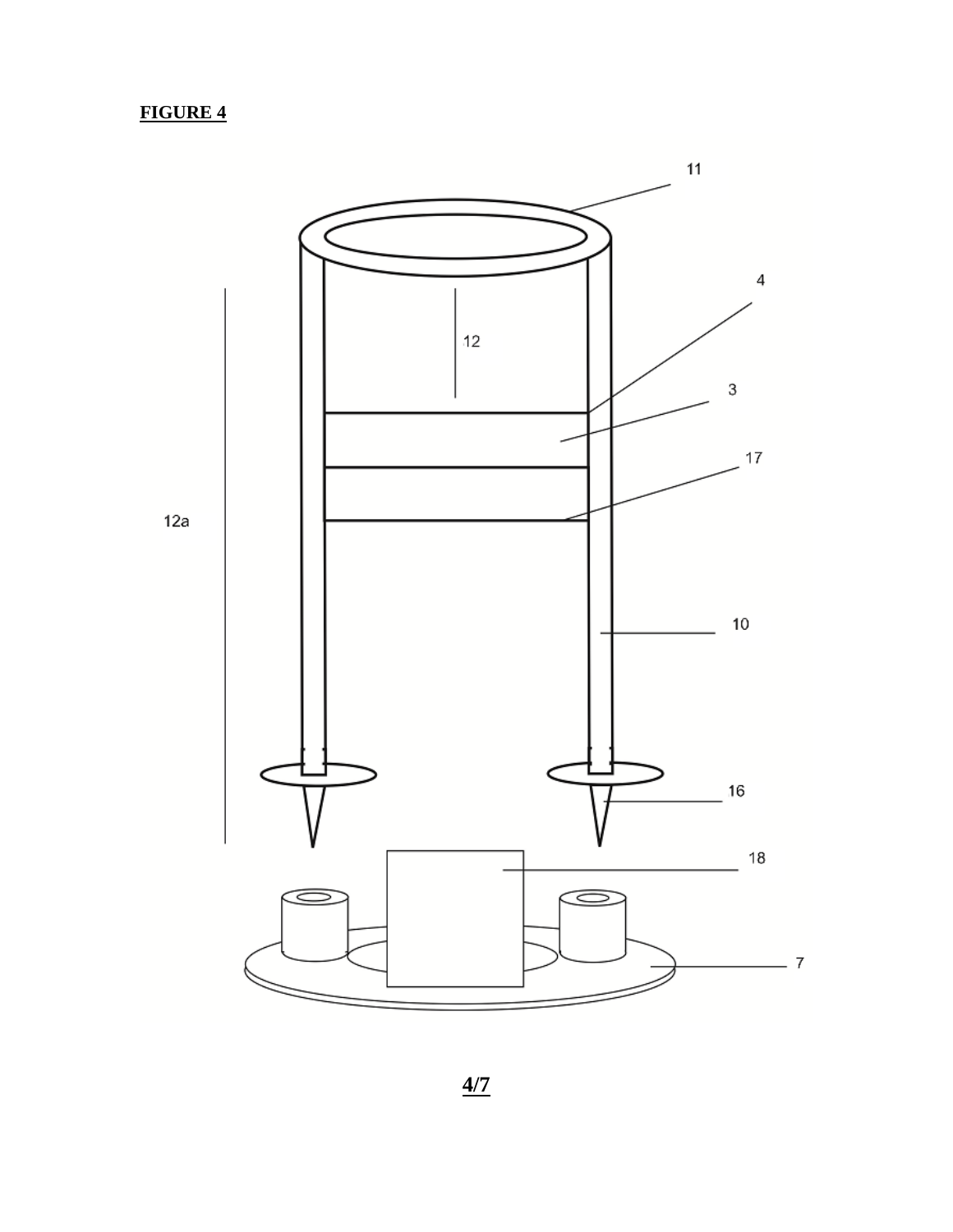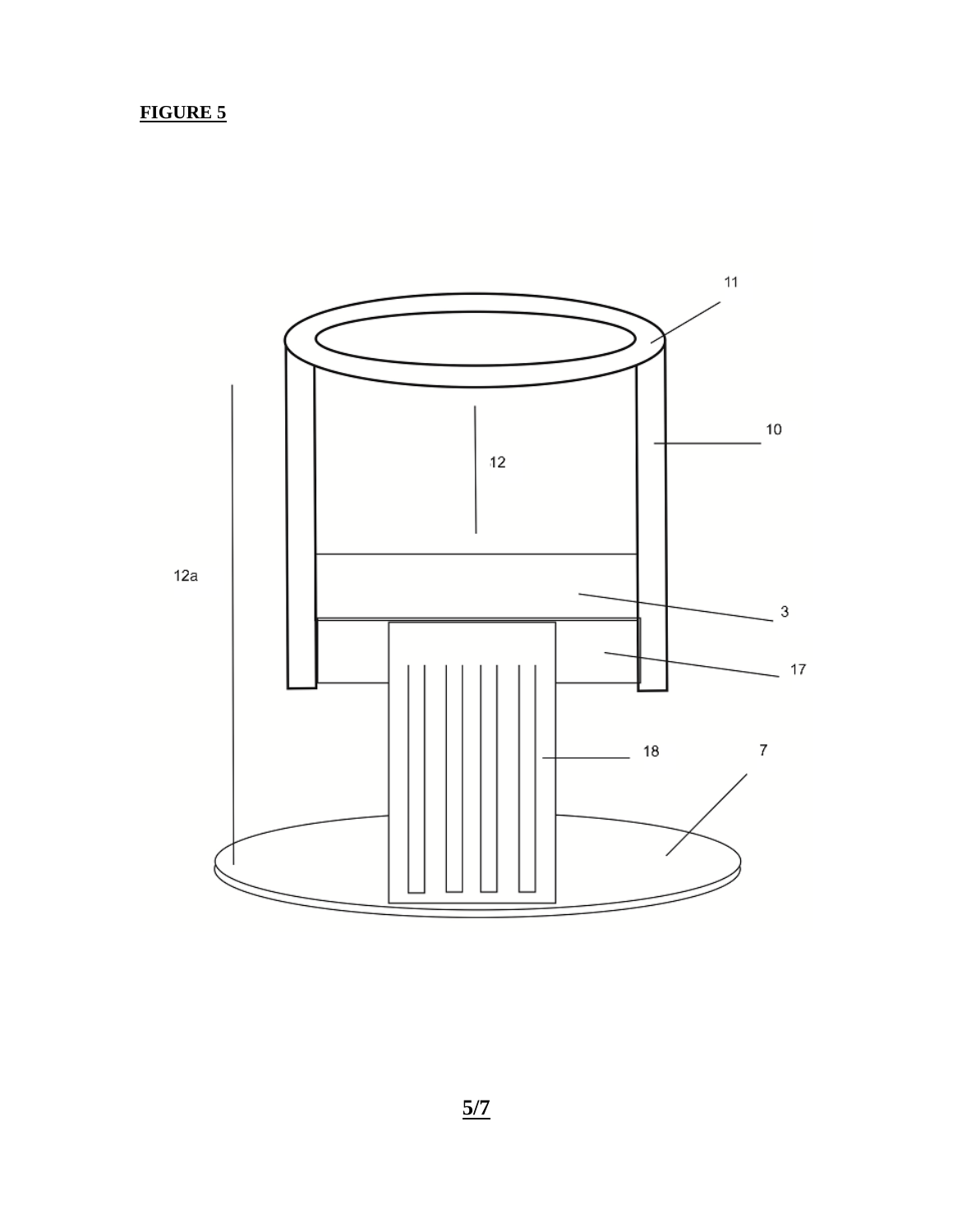# **FIGURE 5a**



**6/7**